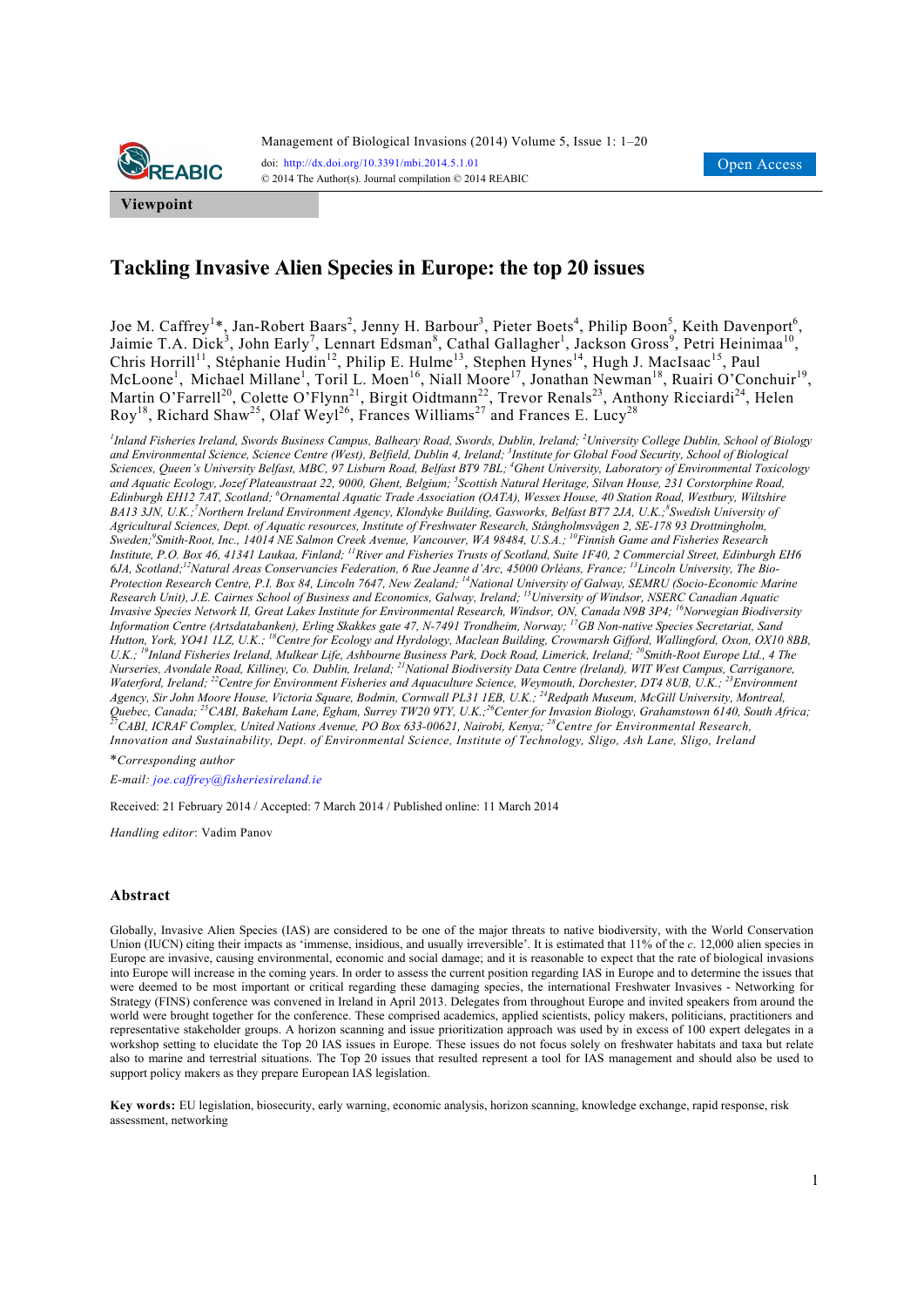#### **Introduction**

Invasive Alien Species (IAS) are a priority issue under the Convention on Biological Diversity (CBD), with Aichi Biodiversity Target 9 stating that 'By 2020, invasive alien species and pathways are identified and prioritised, priority species are controlled or eradicated, and measures are in place to manage pathways to prevent their introduction and establishment'. However, unlike some of its trading partners, the EU lacks a comprehensive framework to address the threats posed by IAS (European Commission 2013).

IAS continue to incur significant economic costs, with annual estimates of  $E12$  billion for the EU (Kettunen et al. 2008), £1.7 billion annually for Great Britain (Williams et al. 2010) and  $E$ 261 million for the island of Ireland (Kelly et al. 2013b). IAS are recognised as damaging to native species and they can significantly impact on biodiversity, the physical environment, ecosystem functioning, recreational activities, and human and animal health (Simberloff et al. 2012; Jeschke et al. in press). Great Britain and Ireland have many high impact invasive species in aquatic and terrestrial habitats, such as Asian clam *Corbicula fluminea* (Caffrey et al. 2011; Lucy et al. 2012; Barbour et al. 2013) and the Harlequin ladybird *Harmonia axyridis* (Roy et al. 2012), with other high impact IAS predicted to arrive, particularly in freshwaters (Gallardo and Aldridge 2013). Indeed, the rate of biological invasion is increasing generally, with greater needs than ever to predict their identities and impacts (Dick et al. 2013). This increase could be exacerbated by climate change (Walther et al. 2009).

Recent legislation to address IAS has been introduced in England and Wales (Wildlife and Countryside Act 1981 (as amended)), Scotland (Wildlife and Natural Environment Act (2011)), Ireland (European Communities (Natural Birds and Habitats) Regulations 2011), and a new EU IAS Regulation is imminent. In order to address the issues posed by existing invaders and to better prepare European countries for future threats from new and potential invaders, an international conference was organised in Ireland in April 2013. The Freshwater Invasives - Networking for Strategy (FINS) conference aimed to identify the key issues relating to IAS in Europe using a horizon scanning/priority issues approach (Sutherland et al. 2008). The benefits of this approach includes: the ability to identify issues that are core to solutions or are not yet dealt with by legislation/ policy; the bringing together of a range of stakeholders (scientists, policy makers, practitioners, journalists, stakeholders) to inform decision making; reducing time lags between problem identification and solutions; and influencing policy/funding decisions through pressure brought to bear by consensus of critical actions that are required. For example, rapid response and contingency funding for IAS threats continue to be highlighted as critical by scientists but are difficult to sell to politicians. The problem of IAS themselves have not been subject to horizon scanning or prioritization methodologies, although each of a series of such exercises for conservation, biodiversity, agriculture and food security identified IAS as priority issues (Sutherland et al. 2008, 2009, 2010, 2011, 2012a,b, 2013, 2014; Pretty et al. 2010; Ingram et al. 2013).

In this paper the Top 20 IAS issues that emerged from workshop sessions held at the FINS conference are presented. The methodology used to determine the Top 20 and a description of each is also presented. While the original focus was on freshwaters, it is clear that the outcome has relevance for IAS in other aquatic and terrestrial habitats. The application of this information for IAS policy makers and practitioners is discussed and conclusions presented.

#### **Methods**

The approach taken to deliver the Top 20 IAS issues broadly followed that of Sutherland et al. (2008) where invited policy makers and academics prioritised issues related to horizon scanning and biodiversity. A formal scheme of scoring to achieve the prioritisation was adopted in this process. At the FINS conference invited delegates representing academics, applied scientists, policy makers, politicians and stakeholder groups attended presentations and focused workshops. As with the Sutherland et al. (2008) model, a formal scoring scheme was adopted to rank the issues.

Several months before the conference (held in April 2013) potential delegates and invited international experts were requested to submit a list of priority issues relating to freshwater invasive species, as determined by themselves, their organisations or their policy makers. These would form the basis for the workshop discussions. The scoring scheme (scores 1 to 10) included the following: urgency of the issue (most urgent =10); risk (ecological, economic or other) if the issue is not addressed (highest risk =10); and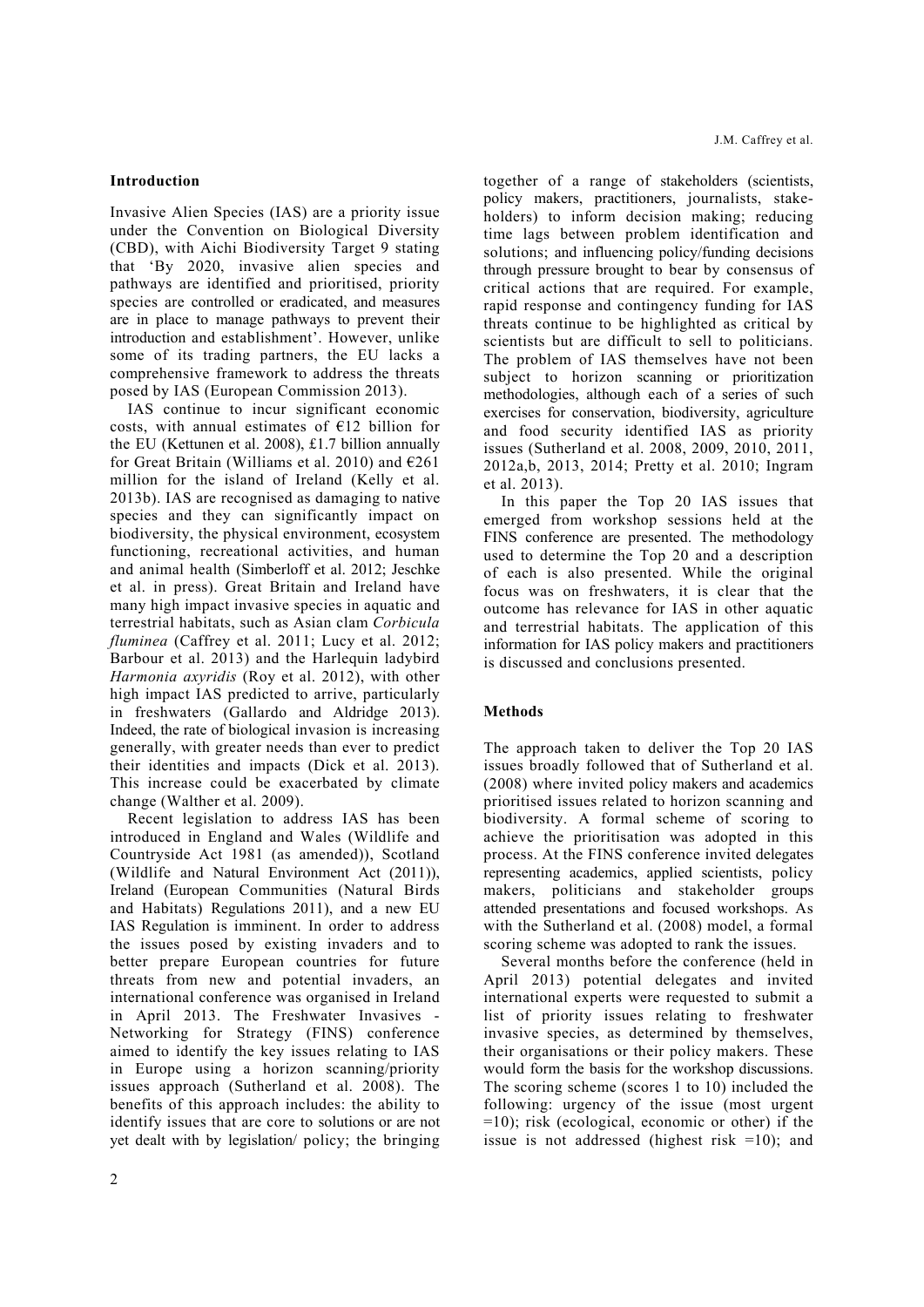feasibility of addressing the issue (most feasible =10). They were also asked to comment on the specificity of potential strategies to address the issue, barriers that might prevent progression of the issue and to provide examples of best practice. All submissions were collated and the wideranging issues raised were combined into four broad pillars for the themed workshops: (1) biosecurity, (2) management and risk assessment, (3) policy and (4) economics. Further distillation of the priority issue inputs, utilising scores and comments, provided *circa* 10 issues, posed as statements, under each theme. These provided the focus for the workshop sessions and were distributed to invited delegates weeks prior to the meeting.

Four workshop sessions were organised to address the four designated themes. Each of the themed workshop sessions started with a 15 minute presentation by the coordinator (the keynote speaker for that theme on Day 1) where the rules and timelines were issued. A rapporteur was assigned to record the relevant proceedings. Each delegate was given a sheet with the main issues nominated for the session (Biosecurity and Economics sessions both had eight issues to address; Policy and Management + Risk Assessment had 11 each). At this time an opportunity to add to the list of issues was given to the delegates if, in their opinion, something significant had been omitted. In the following two hours, each of the issues was presented to and discussed by each group, generally comprising 45 to 60 delegates. Approximately equal time was allocated to each issue. At the end of this session each delegate was given five votes. It was not necessary for the delegate to use all five votes but a maximum of one vote per delegate per issue was permitted. The vote was private. The votes were counted and the issues were ranked based on the number of votes allocated to each. The new ranked order of issues and the reasons why the first five issues were so ranked was discussed among the delegates and agreed.

The coordinators and Scientific Committee discussed the outcomes from each of the themed workshops and prepared a ranked list of issues for presentation to the synthesis workshop session on Day 3 of the conference. A review of the top five ranked issues to emerge from each of the themed workshops revealed 11 stand-alone issues, with the remaining issues demonstrating a distinct commonality, even though they derived from different workshop themes. Following open discussion with all delegates at the synthesis workshop, the nine issues with overlapping elements were merged to form four discrete issues. Five issues that had not been ranked in the first five from each of the four themed workshop sessions could now be promoted to the Top 20. The next three issues, those ranked 6 to 8, from each of the four themed workshops were presented to the delegates and voted on as before. This produced the five issues, in rank order, that were now included in the Top 20.

Delegates were assigned specific issues from the Top 20, as appropriate to their expertise, and requested to expand on the subject to clarify why it had emerged as a priority issue, how the issue might be resolved and to comment on the feasibility of achieving effective implementation of any suggested resolution. The results from these deliberations constitute the essence of this paper.

# **Results**

A summary description of each of the Top 20 IAS issues determined at the FINS conference workshops is presented below. These priority issues emerged from four themed workshops (biosecurity, management and risk assessment, policy, and economics) and a final synthesis workshop (Figure 1). Table 1 describes the individual issue, assesses the nature of the threat and whether it is of local, national or international importance, and offers recommendations as to how best the issue can be dealt with or resolved.

The Top 20 IAS issues that follow do not appear in any order of priority but broadly follow the three-stage hierarchical framework recommended by the Convention on Biological Diversity.

# *1. Biosecurity awareness*

Biosecurity covers all activities aimed at managing or preventing the introduction of new species to a particular region and mitigating their impacts. This includes the regulation of intentional (including illegal) and unintentional introductions and also the management of weeds and animal pests by central and local government, industry and other stakeholders (Wittenberg and Cock 2001). Routine application of biosecurity at appropriate levels would minimise new introductions, spread and impacts. However, application needs to be consistent across the biosecurity continuum including pre-border (importers), border (customs and plant/animal health inspectors) and postborder (public, trade, etc.).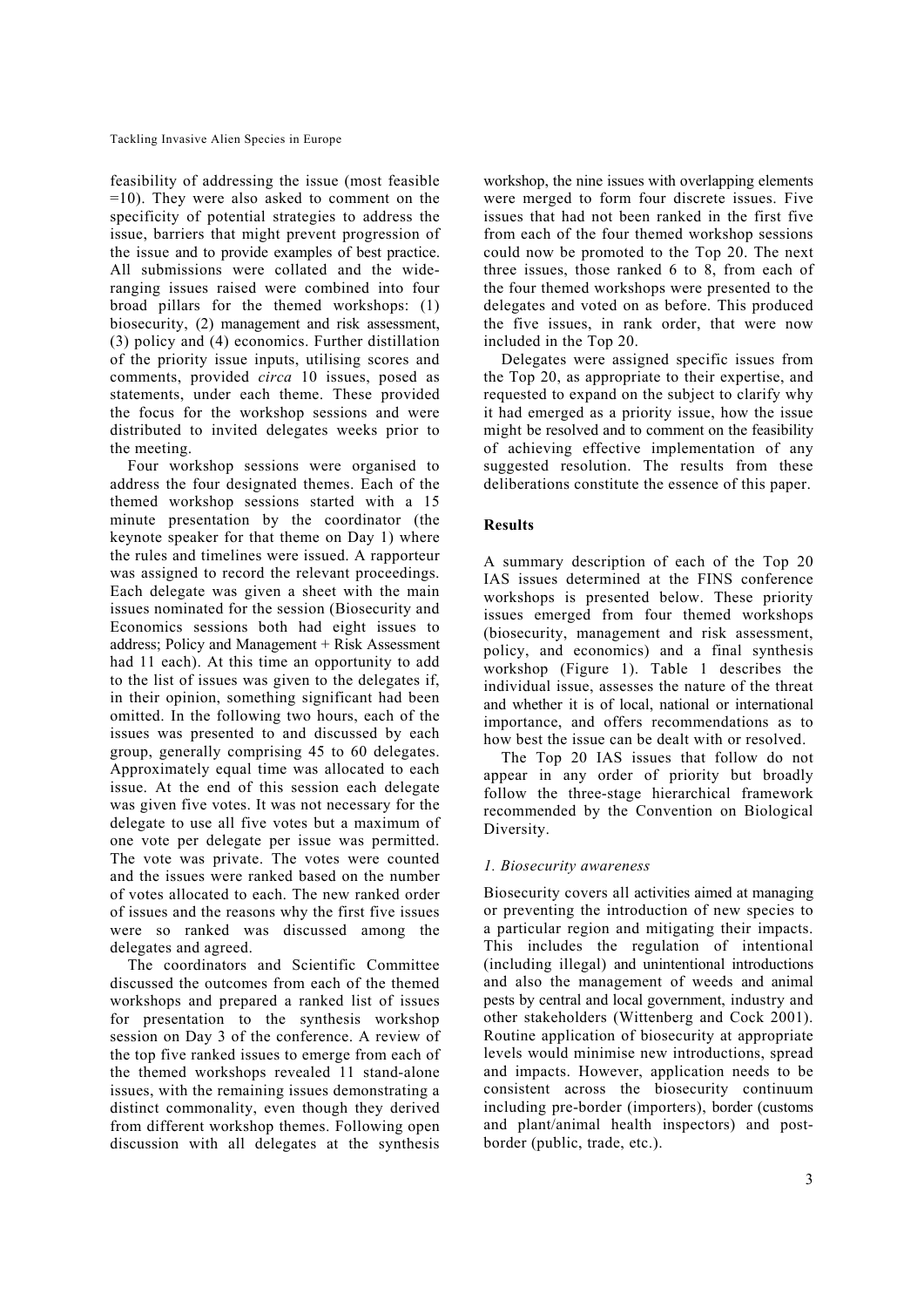| Issue                                                                        | Threat                                                                                                         | Local /National<br>/International | Recommendations                                                                                                          |
|------------------------------------------------------------------------------|----------------------------------------------------------------------------------------------------------------|-----------------------------------|--------------------------------------------------------------------------------------------------------------------------|
| Biosecurity awareness                                                        | Lack of prevention will facilitate ready<br>introduction of IAS                                                | L/N/I                             | Raise biosecurity awareness from<br>government level to individuals                                                      |
| Coherent EU legislation<br>for effective biosecurity                         | Majority of IAS are only covered by<br>peripherally relevant legislation (e.g.<br>WFD and Habitats Directives) | I                                 | EU must legislate for a unified EU<br>strategic approach to biosecurity                                                  |
| International biosecurity<br>best practice                                   | There is no consistency of approach or<br>coordination between MS and others                                   | I                                 | Share best practices in Europe and farther<br>afield through established forum                                           |
| Regulatory framework to<br>prevent introduction of<br><b>IAS</b>             | Substantial gap in international trade<br>rules to prevent spread of IAS                                       | I                                 | An organisation responsible for<br>developing standards to prevent the<br>introduction of IAS is needed                  |
| Dedicated and appropriate<br>resources for IAS                               | Current lack of funding, specialist staff<br>and appropriate equipment                                         | N/I                               | Centralised funding source at EU level is<br>needed                                                                      |
| New technologies for early<br>detection                                      | Ability to detect IAS at early stage of<br>infestation is poorly developed                                     | N/I                               | Disseminate advantages of new<br>technologies and share equipment and<br>specialist personnel across MS                  |
| Early warning mechanisms                                                     | No formal national or international<br>system of warning in most MS                                            | I                                 | Communicate and process early warning/<br>species alert information using agreed<br>mechanisms                           |
| Rapid risk assessment<br>methods to prioritise future<br>invasion events     | Risk assessment methods can be slow<br>and cumbersome                                                          | N/I                               | Develop a preliminary rapid risk<br>assessment to highlight priority IAS                                                 |
| Standardise pan-European<br>risk assessment to underpin<br>EU JAS black list | Risk assessment methods are not<br>standardised across EU                                                      | I                                 | Establish expert panels across EU to<br>develop and conduct risk assessments                                             |
| Knowledge gaps in risk<br>assessment                                         | Few general models or rules of thumb<br>exist to steer risk assessments                                        | I                                 | Target the R&D needed to increase the<br>confidence levels in risk assessment<br>methods                                 |
| The importance of<br>economic analysis in risk<br>assessment                 | Not all IAS pose the same risk or cost;<br>most costly need to be prioritised                                  | N                                 | Increase the level of communication<br>between IAS scientists and economists                                             |
| Rapid response - a vital<br>tool in IAS management                           | Many countries have not yet developed<br>rapid response protocol                                               | N/I                               | A lead agency to coordinate rapid<br>response is required in each MS                                                     |
| Emergency powers to<br>manage IAS                                            | Once an IAS becomes established it is<br>virtually impossible to eradicate                                     | N                                 | Provide derogations from EU and national<br>legislation that restricts speedy IAS<br>control                             |
| Novel control in IAS<br>management                                           | Traditional control methods can be<br>relatively ineffective and costly                                        | N/I                               | Provide funding for research and<br>development of novel control methods e.g.<br>biocontrol                              |
| Knowledge transfer to<br>improve IAS management                              | Currently, there is a lack of<br>communication between scientists.<br>practitioners and policy makers          | N/I                               | Encourage cooperation and knowledge<br>exchange between scientists, practitioners<br>and policy makers                   |
| Outreach to foster<br>improved IAS<br>management                             | Most IAS are spread inadvertently due<br>to ignorance                                                          | N                                 | Provide European funding for public<br>engagement, awareness raising and<br>establishment of local action groups         |
| Effective communication<br>to raise awareness of IAS                         | Awareness of problems associated with<br>IAS among public and others is lacking                                | $\mathbf N$                       | There is a requirement for IAS awareness<br>raising in EU legislation                                                    |
| Non-market valuation in<br>IAS economic assessment                           | Non-market values (e.g. recreation) are<br>rarely considered                                                   | N                                 | Educate policy makers about existence of<br>non-market costs and ensure their<br>inclusion in IAS management evaluations |
| Cost analysis in IAS<br>management                                           | Commonly, cost analysis for IAS<br>management does not include loss of<br>benefits caused                      | N                                 | Costs associated with IAS management<br>must include both cost benefit and cost<br>effectiveness analysis                |
| Single responsible agency -<br>the answer to national IAS<br>management      | Responsibility for IAS management<br>nationally is often fragmented                                            | N                                 | Clear lines of responsibility between<br>national agencies and government<br>departments are needed at a national level  |

**Table 1.** A list of the Top 20 IAS issues determined at the FINS conference (2013) with summary description of the nature of the threats posed, their local, national or international importance, and recommendations regarding how to resolve these threats.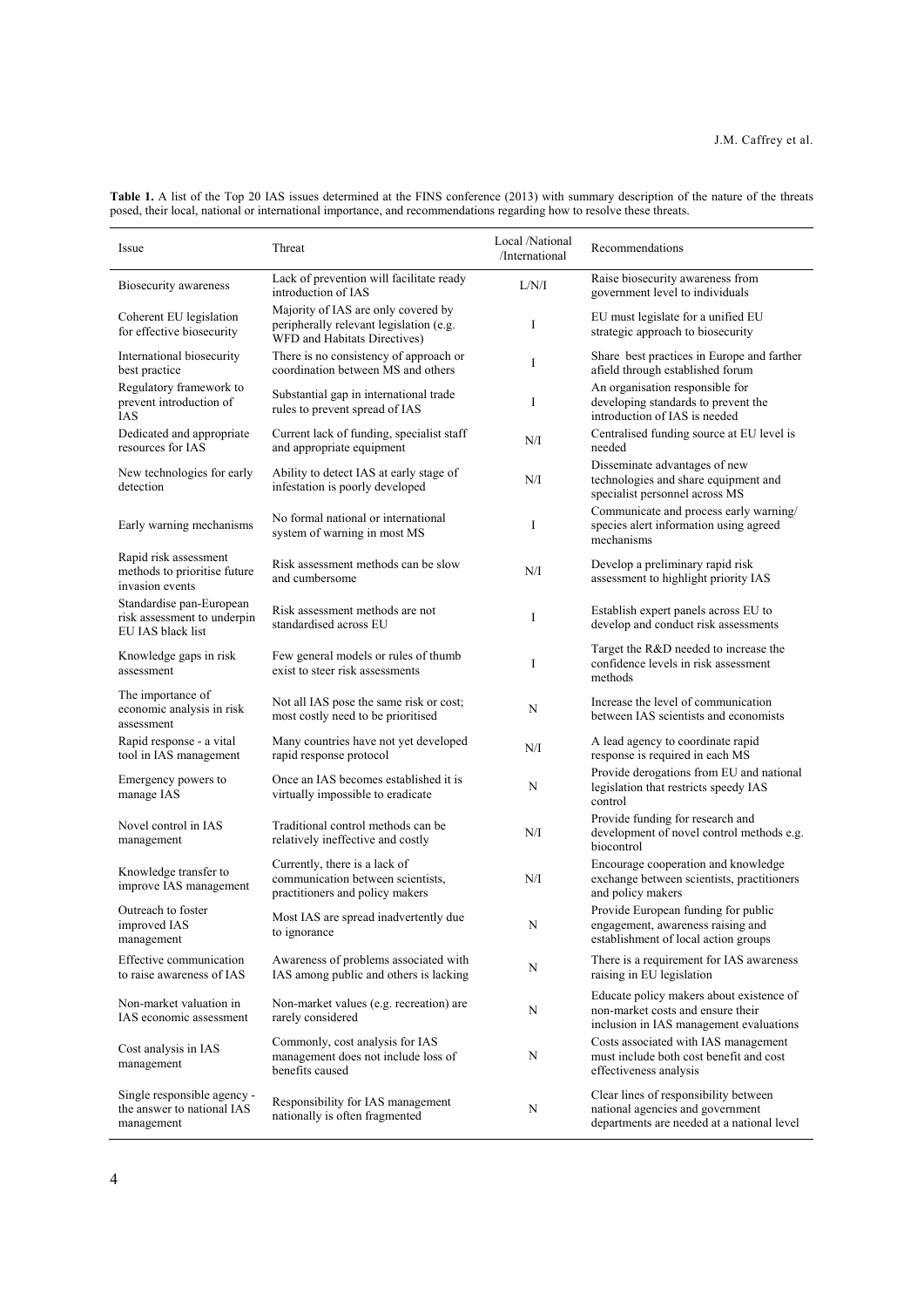

**Figure 1**. A diagrammatic representation of how the four pillars of the FINS themed workshop sessions combined to produce the Top 20 IAS issues in Europe in 2013.

Politicians, officials, businesses and individuals can all contribute to prevention through their awareness and their actions. The increasing concern of governments with potential, rather than proven, harm has seen a shift in policy focus from the remediation of damage to the prediction of risk. The Sanitary and Phytosanitary (SPS) Measures Agreement is one of the more prominent examples of this trend in that it prescribes scientific risk assessment as a basis for measures dealing with risks to human, animal and plant life or health (WTO 1995). As a consequence, it is often seen as a government responsibility, usually delegated to one or more departments. Legislation is often clouded in jargon and detail and is challenging to communicate to industry or the public. Officials can become embroiled in procedures and not look at the intent of legislation or the likelihood of compliance. Penalties for contravention are often highlighted while the benefits of compliance are sometimes less readily identifiable (Secretariat of the Convention on Biological Diversity 2001). Where ignorance about the various implications of a biosecurity threat exists, this in itself should not be used as a reason for postponing or failing to take appropriate eradication, containment and control measures where serious or irreversible environmental damage may occur. Too often biosecurity is regarded as a rigid list of actions i.e. a process to be followed without thought of the intended outcome. It is important, therefore, that efforts to raise awareness that contribute to biosecurity can and must be made at all levels, from governments to actions by individuals. A broad range of stakeholder input should be sought, not only with regard to policy changes but also in terms of reviewing the effectiveness of interventions and legislation (Wittenberg and Cock 2001). Practitioners may be able to suggest simple, efficient and cost-effective solutions that may not emerge from elsewhere. To be fully effective, as wide as possible an audience must be facilitated to understand the issue, buy in to the proposed solutions and encouraged to implement appropriate measures in their own business or lifestyle. Punitive sanctions will be required in some instances and reinforcing required behaviours must be incorporated into strategies. Awareness raising must be a fundamental action between government departments, and within government agencies, trade groups and the public (Wittenberg and Cock 2001). Enhanced "earned recognition" would facilitate this, particularly if an accreditation scheme for both training and compliance could be part of the mix. Attention to these biosecurity issues is urgent as costs increase disproportionately after invasions and secondary spread (Leung et al. 2002; Kettunen et al. 2008).

#### *2. Coherent EU legislation for effective biosecurity*

Legislation is a key element of the approach to IAS. To date, the EU has legislated in some areas of IAS (e.g. plant health – 2000/29/EC (European Union 2000a) and animal health 2006/88/EC (European Union 2006), Wildlife Trade Regulation – Council Regulation (EC) No. 338/97 (European Union 1997) and the Aquaculture Regulation – Council Regulation (EC) No. 104/2000 (European Union 2000b)). This still leaves the majority of IAS outside any coherent EU regime and only covered by peripherally relevant legislative instruments, such as the Birds and Habitats Directives (Genovesi and Shine 2004). The benefits of having a coherent regime (as per the proposed EU Regulation on IAS) are clear and include an agreed framework for risk assessments, border checks and requirements for rapid action, as well as more emphasis on identifying pathways (Kettunen et al. 2008; Shine et al. 2009).

Many IAS occur in aquatic habitats where the Water Framework Directive (WFD) has a major role in monitoring, assessment, regulation and management. While the text of the Directive does not explicitly mention alien species, guidance from the EC makes it clear that such species constitute a 'pressure' on water bodies and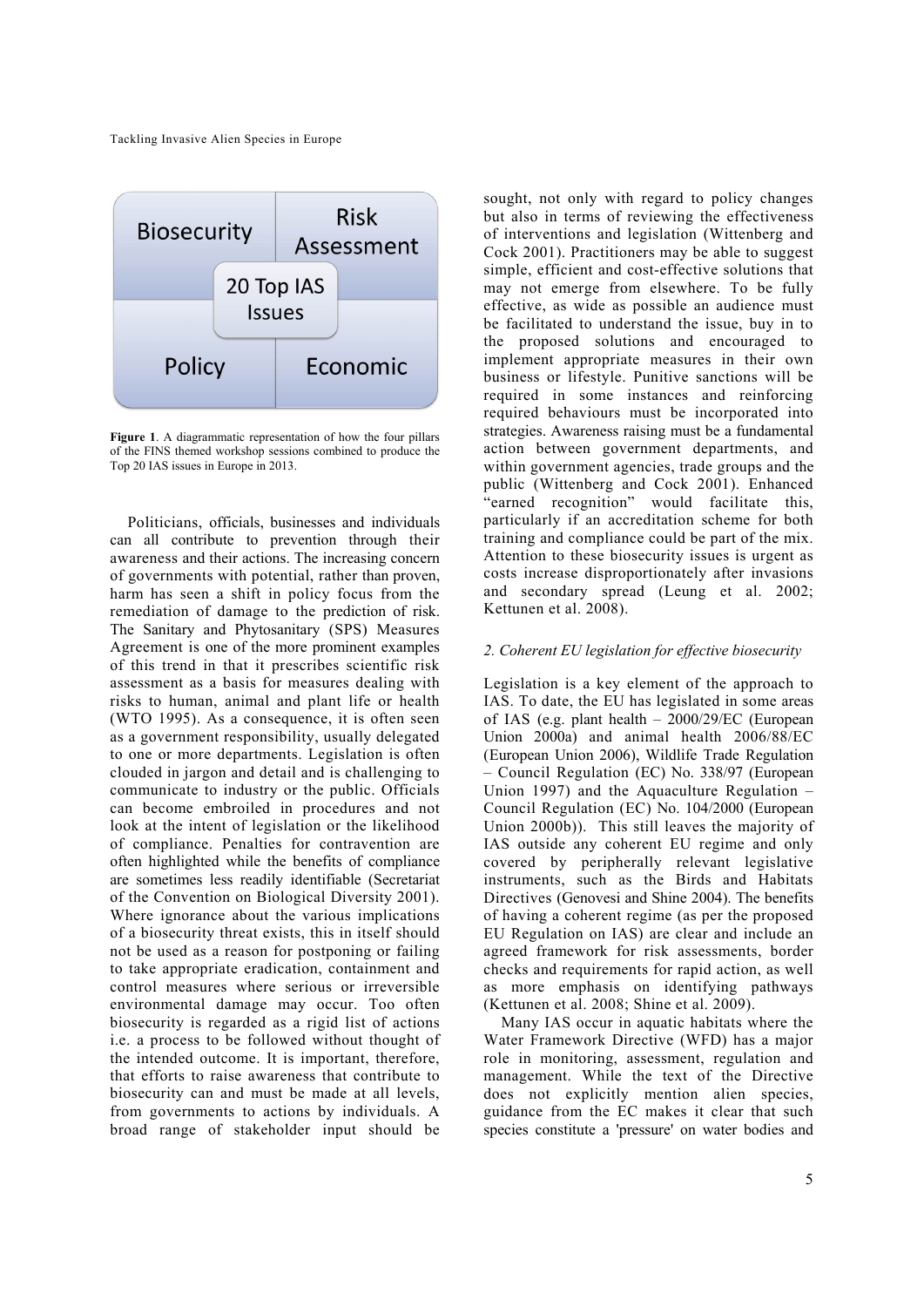thus lie within the scope of the WFD (Guidance Document 2003). One of the main objectives of the WFD is to achieve at least 'good ecological status' in rivers, lakes, and transitional and coastal waters by 2015, and the presence of IAS known to have severe impacts on species and habitats poses a threat to achieving this objective. The environment and conservation bodies in the UK and the Republic of Ireland are investing considerable resources in assessing the risks from aquatic IAS and, where possible, addressing their impacts. Throughout the whole of the EU, however, there is no consistent view on the best way of using the WFD to tackle the problems of IAS in aquatic ecosystems.

The lack of a unified EU strategic approach applies not merely to those species relevant to the WFD but more generally to IAS (European Commission 2013). This has led the 27 Member States (MS) to develop diverging approaches that are likely to continue as awareness of the importance of the issue grows (Shine et al. 2009). The legislative framework across the MS within the EU is already complicated, with some restricting the import of many species and others banning the sale, keeping, trade, etc. of IAS (Shine et al. 2009). In general, the legislation is not underpinned by comprehensive risk assessments and is, thus, potentially open to challenge under World Trade Organisation (WTO) rules. The need for more coherence is clear, therefore, and the most suitable level for this is the European Union.

Legislation by itself is not sufficient. There must also be enforcement of the provisions of legislation to ensure that all MS are complying. Once an IAS becomes established in one MS, it is more difficult to prevent it from spreading within the single market area (Kettunen et al. 2008; Shine et al. 2009). This may well require MS to take action against species that are not priorities for them ('solidarity action') but which may become significant for their neighbours. The lack of finance, expertise and appropriate funding mechanisms in some countries are further confounding factors that may hinder progress in carrying out risk assessments or instigating control measures (Shine et al. 2009). Lack of capacity is likely to be a particular problem for smaller MS, but even larger MS may not have the resources to implement the provisions of any EU directive or regulation (e.g. proposal for a European regulation on the prevention and management of the introduction and spread of IAS (European Commission 2013)).

#### *3. International biosecurity best practice*

Although some individual countries are acknowledged to implement effective biosecurity measures (e.g. New Zealand), there is a clear requirement to improve related strategies for cooperation, co-ordination, consistency and cohesion between countries (European Commission 2013). Utilising proven procedures on an international level could greatly increase biosecurity effectiveness and consequent reduction of spread between and within countries (Wittenberg and Cock 2001; European Commission 2013). This is especially true in Europe where the effectiveness of a continent-wide approach will depend on the weakest link in individual national biosecurity strategies (Shine et al. 2009).

The geographical contrast between implementing biosecurity on islands *versus* measures for intercontinental countries provides challenges for a common approach (European Commission 2013). Many differences in biosecurity protocols exist due to variation in international policy, legislation and resourcing of enforcement (Shine et al. 2009; Pyšek and Richardson 2010). In addition, related legislation for transport and trade of food and other live goods may interfere with the development of common biosecurity measures. Moreover, different national strategies towards identifying problem species could mean neighbouring countries may not share the same priority species and may act as sources of future introductions (Secretariat of the Convention on Biological Diversity 2001). Nations must be aware of the biosecurity strategies in neighbouring countries as well as trading partners (Dahlstrom et al. 2011). In Europe, a forum for organisations with responsibilities for biosecurity should be established where best practices can be shared.

#### *4. Regulatory framework to prevent introduction of IAS*

Despite the recognition that IAS are an increasing problem, there are currently still substantial gaps in international trade rules to prevent their spread. The SPS Measures Agreement (WTO 1995) is the highest level international agreement setting out basic rules on food safety and animal and plant health standards that may have a direct or indirect impact on international trade. The purpose of the SPS Agreement is to ensure that countries do not use SPS measures to erect protectionist trade barriers. However, there is currently no standard-setting body with a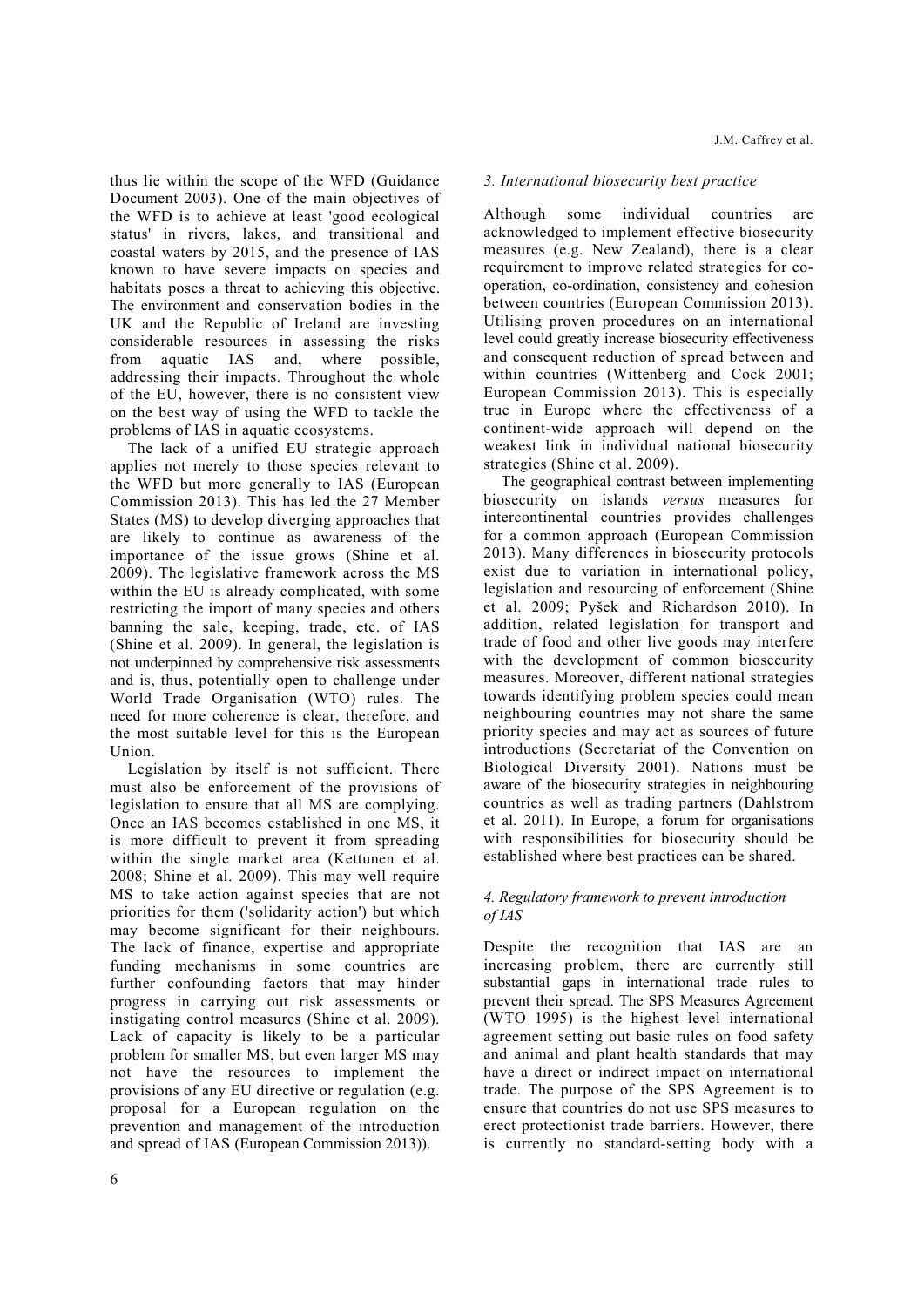mandate to develop SPS-recognised standards to prevent the spread of IAS.

In addition to the gaps in international trade rules there is also a significant lack of international standards to address animals that are IAS but are not pests of plants. A report by an *ad hoc* technical expert group on gaps and inconsistencies in the international regulatory framework in relation to IAS suggested the following options to deal with this gap: (a) expansion of the mandate of the World Organisation for Animal Health (OIE) beyond a limited number of animal diseases, (b) development of a new instrument or binding requirements under an existing agreement or agreements, such as the CBD or other appropriate frameworks, and (c) development of non-binding guidance (CBD 2005).

In 2006 the CBD requested consultation with relevant international bodies and instruments to address the lack of international standards covering IAS, in particular animals that are not pests of plants, under the International Plant Protection Convention (IPPC). Since 2006, some progress has been made. However, there is currently still no standard-setting body with a mandate to develop SPS-recognised standards to prevent the spread of IAS.

The experience with trade rules aimed at the prevention of trans-boundary spread of animal diseases has demonstrated that the spread of animal pathogens still occurs despite a comprehensive regulatory framework. This includes diseases listed by OIE (and therefore specifically controlled), but also new and emerging diseases. A particular challenge is how to deal with disease threats that have not yet been recognised. WTO members may use more stringent trade measures over and above those provided through WTO-recognised standard setting bodies, if they can be scientifically demonstrated as necessary to protect human, animal or plant life or health.

In the context of IAS, a comprehensive regulatory framework is missing. Therefore, it is likely that most measures to mitigate against the introduction of IAS will require targeted risk assessments to be conducted. The costs of import risk assessments are substantial and, for this reason, there are very few examples where such risk assessments have been produced. In the early phase of a new or emerging disease, insufficient data are available to underpin a risk assessment, leading to an exposure of the importing country to an unknown risk. Similar principles would apply for IAS.

It is clear that an organisation specifically charged with responsibility for developing a framework for standards to prevent the spread of IAS is needed within each MS. Suggestions as to how this may be realised were provided in the CBD expert *ad hoc* group report from 2005 (CBD 2005). Also, the SPS rules need to be revisited. As the substantial damages caused by IAS are very difficult to predict, greater emphasis must be placed on prevention. Once an IAS has established, it is virtually impossible to eradicate and the costs for control lie with the importing country. A shift towards prevention may impact upon free trade but would be justified by a reduction of the cost burden for control on MS.

#### *5. Dedicated and appropriate resources for IAS*

Resources to appropriately tackle IAS include suitably experienced staff and finances for equipment, specialist contracted staff, educational materials and research. The need for dedicated resources extends not only to tackling long established threats but also to ensure that countries are equipped to respond to and prevent newly detected invasions (Shine et al. 2009). Whilst the public profile of IAS throughout Europe has risen substantially in recent years, this has not been met with any significant increase in dedicated resources. In Ireland, legislation relating to IAS provides a framework to regulate for their introduction and intentional further spread but does not place a legislative requirement to allow for powers of access to Government officials, or agents working on their behalf, to undertake control. Nor does it always provide the legislative powers to enforce a landowner to undertake control of IAS on their land (European Communities (Birds and Natural Habitats) Regulations 2011). Historically, efforts to tackle IAS have been on an *ad hoc* basis, with little or no co-ordination. In recent years, however, there has been a significant move towards working at catchment level using funds provided by government grant aid and European funding, in addition to the creation of local partnership projects (e.g. LIFE+ CAISIE project – http://www.caisie.ie; Interreg IVA CIRB – http://www.qub.ac.uk/research-centres/cirb/.

At a European level, legislation surrounding plant and animal health leads the way in providing effective and efficient mechanisms to detect and respond to new threats (European Commission 2013). These legislative frameworks are resourced to respond to new threats in an effective, planned and timely manner, with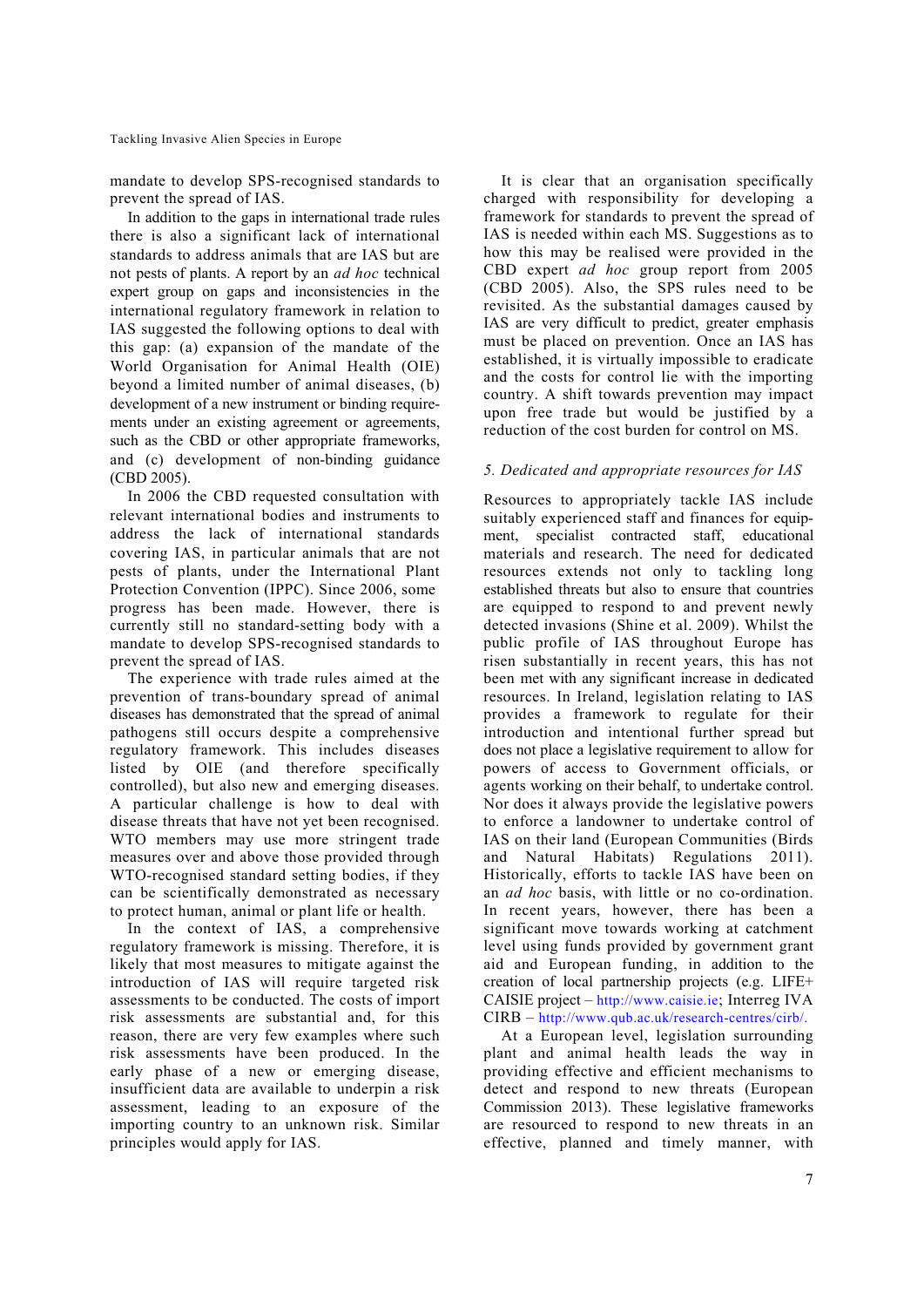political and public support in place to back up a response action. Their efficacy is apparent with reference to the internationally high profile cases that include the foot-and-mouth outbreak in the UK in 2001 and the recent detection of ash dieback (*Chalara*) in the UK in 2012. However, the legislation that regulates IAS at European level is often fragmented and, within MS, does not task a single government department or state agency with responsibility for IAS (European Commission 2013). It is recommended that, at central European level, a contingency fund should be established from which MS can request emergency funds to respond to new threats that meet agreed criteria. The EC is currently developing a dedicated Regulation to tackle the threat of IAS and this provides an opportunity to ensure that dedicated and appropriate resources are committed at European and national levels (European Commission 2013). In turn political, industry and public support to tackle the challenges posed by IAS will be required. This should be regarded as an urgent priority. It is likely that no moves will, however, be undertaken until the full scope of the pending EC Regulation is known, as this will undoubtedly direct any national action.

#### *6. New technologies for early detection*

Governments world-wide have focused efforts on prevention of IAS (e.g. Environment Canada 2004; Veitch et al. 2007; European Commission 2013). However, prevention does not always work and IAS may be introduced inadvertently for example, *via* ballast water or as hitchhikers with stocked species (Carlton and Geller 1993; Ruiz et al. 2000) - or intentionally through unauthorised releases (Gertzen et al. 2008)**.** Available evidence, mainly from terrestrial situations, indicates that success of intervention efforts are inversely related to the size of the population acted upon (Grevstad 1999; Leung et al. 2002). Therefore, detecting IAS incursions at the earliest possible time, when populations are small, provides the best opportunities for rapid response. However, our ability to detect IAS is poorly developed and often based on serendipitous finds (e.g. *Caulerpa taxifolia* (Vahl) Agardh in San Diego bay (Anderson 2005); Bloody-red shrimp *Hemimysis anomala* Sars in the Great Lakes (Pothoven et al. 2007)) and usually managers learn of new invasions at late stages, prohibiting the use of rapid response.

New technologies are available, however, and may assist with early detection. Molecular methods based on detecting DNA in water (environmental DNA or eDNA) or using DNA in organisms may greatly enhance surveillance programs **(**Jerde et al. 2011; Dejean et al. 2012; Zhan et al. 2013). Recent examples include detection of American bullfrogs *Lithobates catesbeianus* Shaw in France (Dejean et al. 2012) and Asian carp in the Great Lakes (Jerde et al. 2013). A second approach (next-generation sequencing; 454 pyrosequencing) does not survey for specific species but instead uses a traditional sample (e.g. plankton). This is processed to obtain DNA from all of the species present. The DNA sample is amplified, sequenced, and cross-referenced against online data bases (e.g. BOLD, Genbank) (Zhan et al. 2013). Optical methods may also present opportunities for early detection of IAS, whereby a library of images of key IAS is built using imaging from every possible orientation. Samples with possible IAS are then screened through a system that uses laser images to detect species in a processed stream (e.g. plankton sample). The system is, however, dependent on accumulation of library images of relevant species.

Key impediments are reluctance to readily accept new technologies and their associated costs, but the latter are declining (e.g. eDNA costs have declined ten-fold in recent years). Early adoption of such new technologies is recommended. The benefits associated with the new technologies should be widely disseminated, with assistance provided for those who might adopt them in the future and, if possible, reduce costs by sharing of equipment or personnel. Because some of the equipment is beyond the domain of regional governments, national or EU centres could be established that provide equipment and skilled personnel. Existing centres for food pathogen detection and identification might provide an appropriate model. In the shortterm, samples can be sent to universities or corporate labs for processing. However, skilled bioinformatics expertise is still required to process the resultant data. Advanced early detection capabilities provide better opportunities to answer questions regarding whether rapid response should be undertaken, and how to do it.

#### *7. Early warning mechanisms*

Early detection and appropriate rapid response is acknowledged as a vital component in invasive species management (Genovesi and Shine 2004).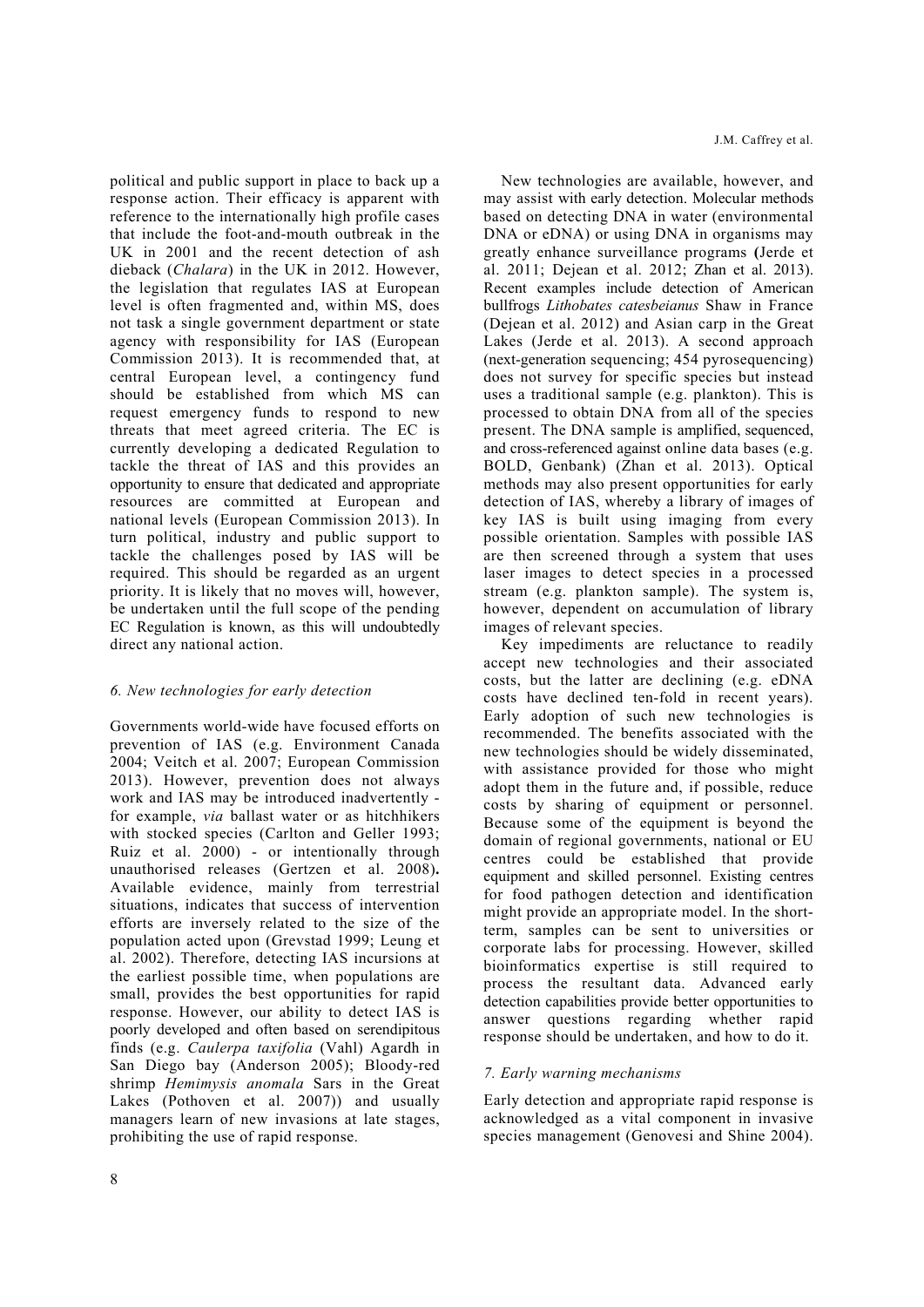The circulation of information through a formalised early warning system, such as alerts or notifications, has been identified as a key driver of this process (Genovesi et al. 2010; European Commission 2013). Species alerts that are processed and communicated through a formalised early warning mechanism can significantly raise the profile of the targeted species with practitioners, resource users and the general public. The availability of a formalised early warning mechanism as proposed in the pending EU Regulation, can also result in a) targeted surveillance of pathway introduction 'hot-spots' and habitats vulnerable to its invasion, b) submission (and expert verification) of first and additional sightings of the alert species, c) reporting of the verified sightings to the competent authorities for further assessment of risk and rapid response, and d) the implementation of biosecurity measures to prevent further introductions or spread. Species alerts must be communicated internationally to inform horizon scanning and risk assessment for other MS.

Ideally, MS should have completed detailed risk assessments of potential non-native species introductions to determine which species would warrant a species alert.

Factors that must be considered before issuing an alert include a) when to issue the alert - is this pre- or post-border entry or when a single individual or established population is detected?; b) is the early warning system coordinated by a centralised body or multiple competent authorities? If it is the latter, there is a need for clear consistent messages; and c) who is the alert sent to? Is this the relevant authorities or should it also include relevant stakeholders and the public?

Resources are vital to support surveillance and monitoring of pathway introduction 'hot-spots' and habitats vulnerable to invasion. This may include development of identification materials, training in best surveillance methods and promotion of biosecurity measures. Consideration should be given to managing expectations following the issuing of the species alerts. Cognisant of these potential obstacles, it will be important for individual MS to undertake risk assessments that will inform horizon scanning and early warning, develop a formalised early warning strategy with clear lines of communication and responsibility, develop an expert registry to support species diagnosis and report verification, and provide resources for supporting early detection awareness, species identification, surveillance and biosecurity measures.

# *8. Rapid risk assessment methods to prioritise future invasion events*

Policy makers and practitioners in conservation and IAS management often make decisions based on insufficient evidence and are limited by existing knowledge gaps. Science is often not involved sufficiently early in the policy process. The diffuse distribution, variable quality and lack of harmonisation of information on IAS limit the ability of managers to combat invasions (Ricciardi et al*.* 2000). Invasion events are often unexpected but many could be predicted. In this respect, global collaboration is essential to manage IAS. The establishment of a list in which species that pose the most significant threats are identified, prioritised and consequently prohibited for import and sale in Europe has been proposed to improve the existing legislation (European Commission 2013). The development of effective and rapid risk assessment methods supported by research-based knowledge could enhance the prioritisation of future invasion events. Current risk classifications show a high dissimilarity between countries. According to Verbrugge et al. (2012) this may be due to differences in a) national assessment protocols, b) species-environment matches in various biogeographic regions, and c) data availability and expert judgement.

It is not easy to quantify the ecological and economic impact of IAS. There are many knowledge gaps that prevent effective risk assessment. There is often a lack of knowledge on the mechanisms underlying impacts of introduced species. Predicting and quantifying the impacts of IAS has proven to be difficult and challenging. Current research often does not provide quantitative information that is required to assess the impact of IAS on ecosystem structure and functioning. In addition, there is considerable inconsistency on whether certain IAS have a positive or negative impact and on how environmental conditions, species interactions and other stressors can reinforce or alter these impacts. Moreover, there is insufficient time and resources to perform risk assessments for all possible IAS. In most cases risk assessment is performed for those species with a history of invasion in other countries. However, a significant proportion of IAS in Europe are native elsewhere in Europe. Risk assessment and the use of a "black list" may, therefore, need a regional or national focus. Although the need for a European early warnings system has been acknowledged (Genovesi et al. 2010), legal standards for alien species are still lacking.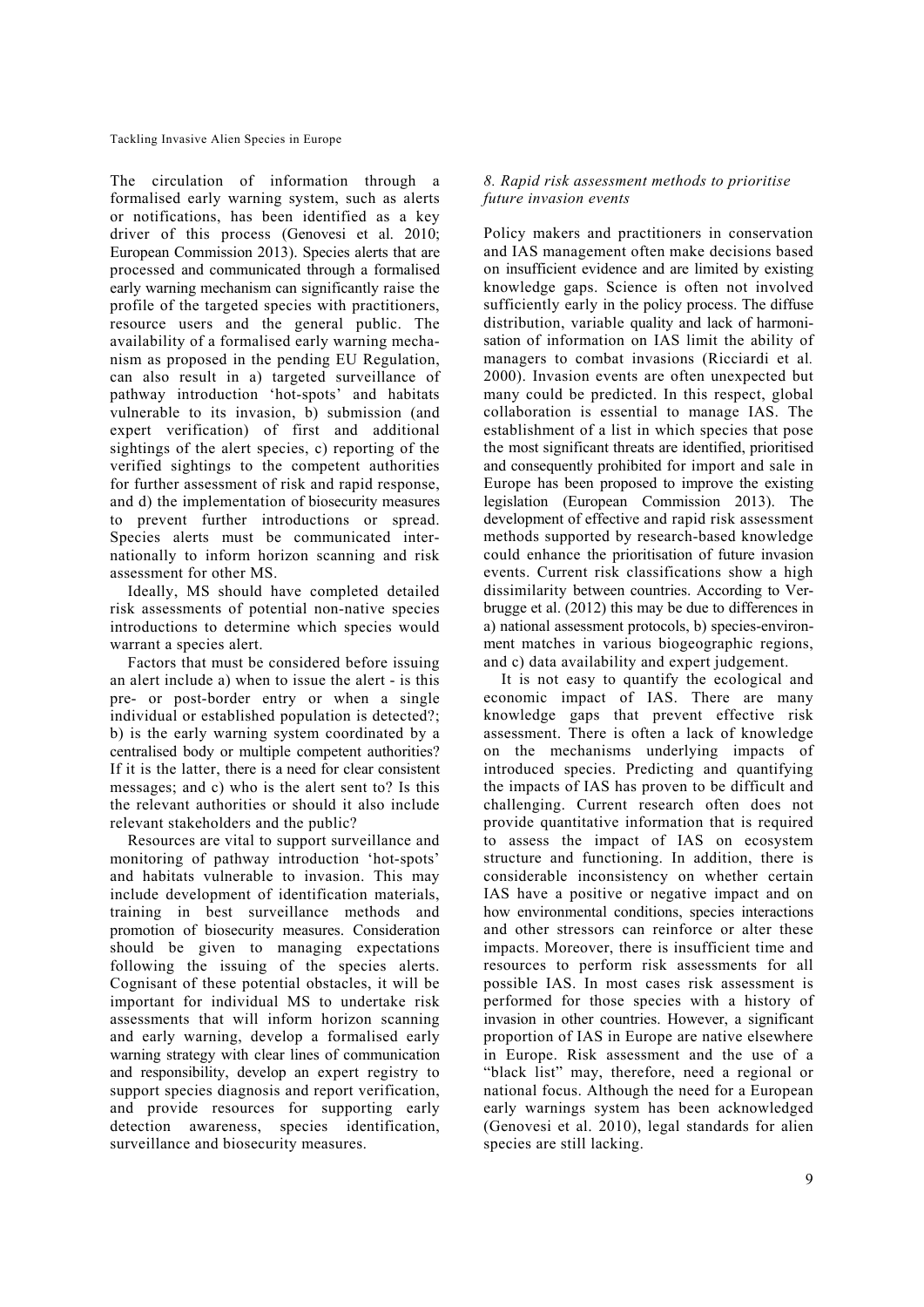There is a need for a) a European standardisation of risk assessment protocols, b) a global information system (database) on risk assessment, and c) an understanding and prioritisation of knowledge gaps, as foreseen in the proposed EU IAS Regulation. Performing a detailed risk assessment for all species would be very costly, timeconsuming and unnecessary (Genovesi et al. 2010). IAS should be prioritised through a preliminary rapid risk assessment (based on expert opinion and consensus) to highlight IAS that require a detailed risk assessment.

#### *9. Standardised pan-European risk assessment to underpin EU IAS black list*

Restricting the influx of emerging IAS is essential to prevent further damage to EU biodiversity, to the economy and to the health of its membership (European Commission 2013). The availability of so-called black lists and alert lists (as foreseen by the proposed EU IAS Regulation), representing non-native species that will pose a significant risk if they gain entry to the EU, can provide a good starting point to stop the introduction of IAS (European Commission 2013). However, these lists have to be underpinned by cost-efficient, robust and transparent risk assessments (Wittenberg and Cock 2001; Verbrugge et al. 2012). Cost efficiency is needed to make it feasible to tackle the assessment procedure with appropriate resources. Robustness is needed to guarantee the quality of the result of any assessment, and transparency is required to convince the authorities and other interested parties of its objectivity. Any assessment should be performed in a two step-approach that includes a) screening of a large number of potential invasive species with a prioritisation tool (horizon scanning), and b) elaboration of detailed pest risk assessments that will be able to justify trade restriction for a short list of priority species (e.g. Kelly et al. 2013a). These species include those that are characterised by a strong capacity to rapidly spread and cause serious damage to native species or ecosystems, and have a high probability of entering into Europe through international pathways.

Any EU IAS black or alert list that is not underpinned by a standardised risk assessment process will face difficulties in being adopted and in complying with WTO SPS Agreements, when trade restriction is involved (WTO 1995; Dahlstrom et al. 2011).

It will be important to have a list of species whose entry into the EU is prohibited. But it will be equally important that all of the species on this list are risk assessed (European Commission 2013). It will be necessary to establish expert panels throughout the EU and farther afield that are familiar with the species on the list and with risk assessment methodologies. These panels must include invasive species scientists, regulators and policy makers, economists and relevant stakeholders. It may be necessary also to get pan-European agreement upon a standardised risk assessment method that will be applicable to all species and countries involved. Work performed within the framework of EPPO (European and Mediterranean Plant Protection Organisation) and the PRATIQUE and IMPASSE projects is a good starting point to address adequately the issues of IAS prioritisation and risk assessment.

# *10. Knowledge gaps in risk assessment*

A large number of case studies demonstrate that aquatic invasions can reduce native biodiversity and alter water quality, contaminant cycling, food webs and fishery yields (Ricciardi and MacIsaac 2011). Unfortunately, managers lack appropriate risk assessment methods to prioritise invasion threats because few general models or 'rules of thumb' exist on which to predict the occurrence and impacts of IAS. Thus, risk assessment is limited by knowledge gaps and uncertainty.

The importance of knowledge gaps and confidence limits is clear in the background requirements of the risk assessment but no provision has been made in the actual risk assessment to undertake critical R&D for gap filling. Levels of confidence in risk assessments are usually allocated low, medium or high, depending on the opinion of the risk assessor on the answer to the standard risk assessment questions. While some electronic systems exist (e.g. CAPRA http://capra. eppo.org ) that analyse confidence limits, there appears to be little quantitative assessment of these limits.

Whilst funding for comprehensive risk assessments is generally inadequate, the scientific challenges to prediction are also extensive. For example, impacts of the same species may vary over time and space due to localised habitat differences (Ricciardi 2003; Strayer et al. 2006). Furthermore, invaders can interact with each other (Ricciardi 2001) and with other stressors (Didham et al. 2007) to produce unpredictable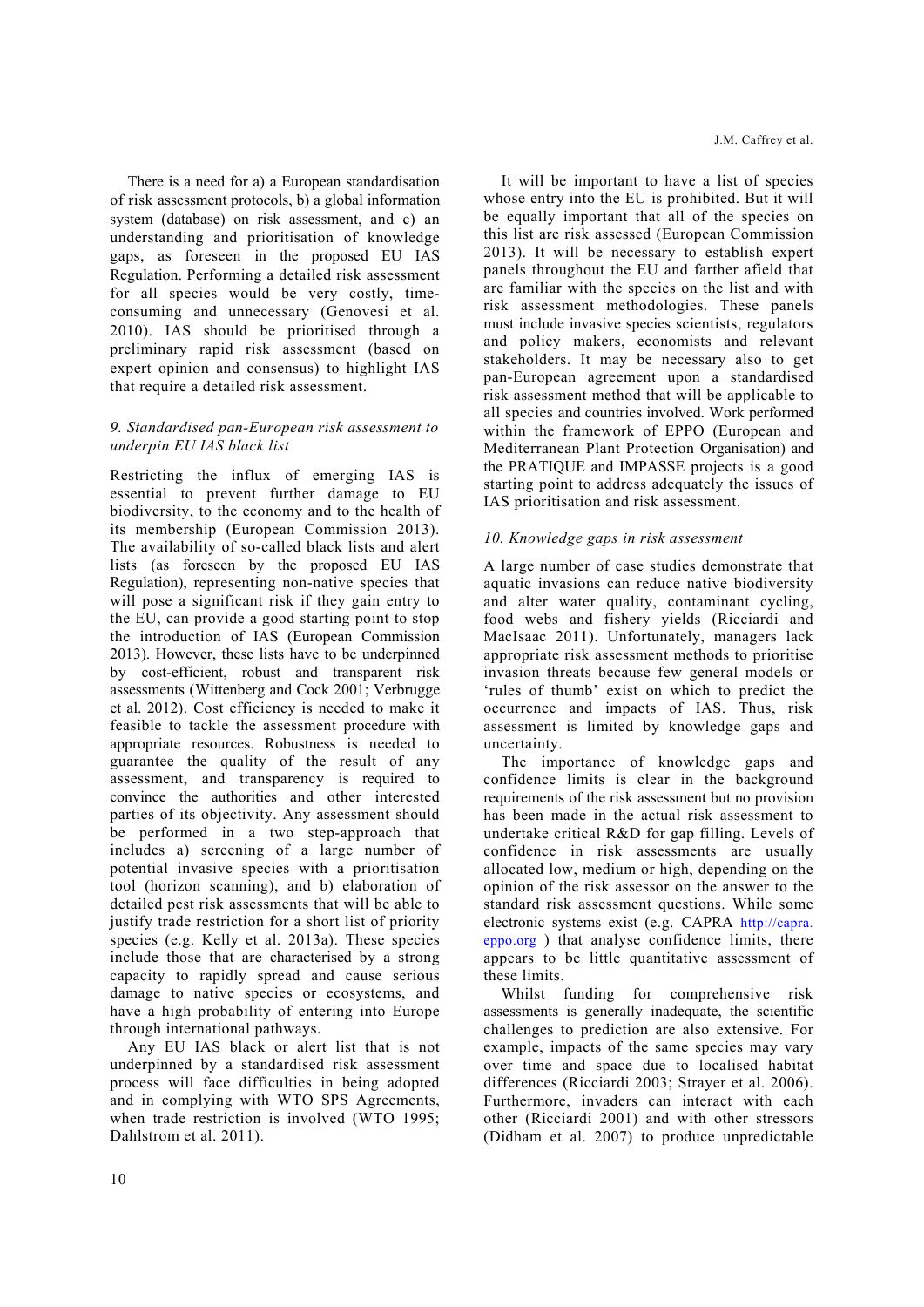effects. Such events are expected to become more frequent as introduced species accumulate in aquatic systems, decreasing predictive power in highly invaded systems (e.g. Ricciardi 2001).

Furthermore, the invasiveness of a species cannot be used as an indicator of its potential damage, as there appears to be no relationship between the ecological impact of an introduced species and its ability to spread (Ricciardi and Cohen 2007). Highly successful invaders do not necessarily cause the greatest local impacts, whereas poor colonisers can be highly disruptive where they are established. Thus, risk assessments are limited by the quality of information available for both colonisation and ecological impact. Similarly, impact data are often scarce, even for species that are deemed to be major invasion threats (Kulhanek et al. 2011). This is a major impediment to risk assessment.

The R&D that is needed to complete the basic risk assessment or to increase the confidence level in the recommendation of the risk assessment must be targeted. Confidence limits should be based on (at least) semi-quantitative systems (e.g. using the number of published studies related to questions answered). In addition, actively managed databases with sufficient quantitative data on all IAS are needed to make impact information readily accessible to scientists and managers.

# *11. The importance of economic analysis in risk assessment*

Risk assessments allow decision makers to determine the priority species that warrant intensive prevention, control and/or other management efforts. Economic considerations should form part of these assessments so that species that are more likely to cause an economic problem, for example by disruption of ecosystem services or reduction in recreational benefits to the general public, can be given a higher priority. While multiple species can make their way into an ecosystem, not every species poses the same level of risk or cost. Recognising that time and money are limited means that allocating resources to priority areas requires an understanding of the economic risks associated with various species. Attempts to incorporate economic analysis into risk assessment should examine the risk level at which the priority species are to be examined and evaluated for their potential harm. The economic resources allocated to prevention, control and various management strategies should reflect the relative risks associated with different species, with priority given to the most harmful species. Economic meta-analysis could be used, based on other species with similar attributes in similar ecosystems, since new data for species-specific risk assessment are unlikely to be easily or quickly compiled.

A serious limitation is the lack of data that are readily available for use in economic analyses of the potential costs of new IAS introductions. Meta-analysis is still viewed with suspicion by some, relating to the tendency of research to be narrowly case-focussed. Given that time and money is scarce, broadening the metrics towards creating data for a meta-analysis is likely to represent a low priority. Another limitation is the low level of communication between invasive species scientists and economists, with the two groups working in parallel rather than collaboratively. This lack of collaboration can also reduce the effectiveness of management options and allocation of resources.

Risk assessment studies should be conducted so that standard summary statistics and data are compiled in a consistent manner to allow crosscomparison. For early stage invasions, an economic risk assessment could be conducted using meta-analysis to provide an early indication of economic damages. This would also foster collaboration between economists and invasive species scientists. Education regarding the capabilities of meta-analysis should be more widely disseminated.

#### *12. Rapid response – a vital tool in IAS management*

Prevention is preferable and less costly than the management of IAS. However, where prevention is not possible, early detection and rapid response are the next most cost effective lines of approach. Effective early detection and rapid reaction increase the likelihood that a response will be effective, while also preventing the further spread and the ecological and economical damage caused by IAS (Genovesi 2005).

Rapid response is most effective where timely action can bring about eradication or significant containment of the targeted IAS. Rapid response programmes must be initiated quickly and implemented thoroughly if successful eradication is to be achieved. Wotton and Hewitt (2004) identify three main components of an effective rapid response system: a) processes and plans to guide response actions, b) tools with which to respond, and c) the capability and resources to carry out the response.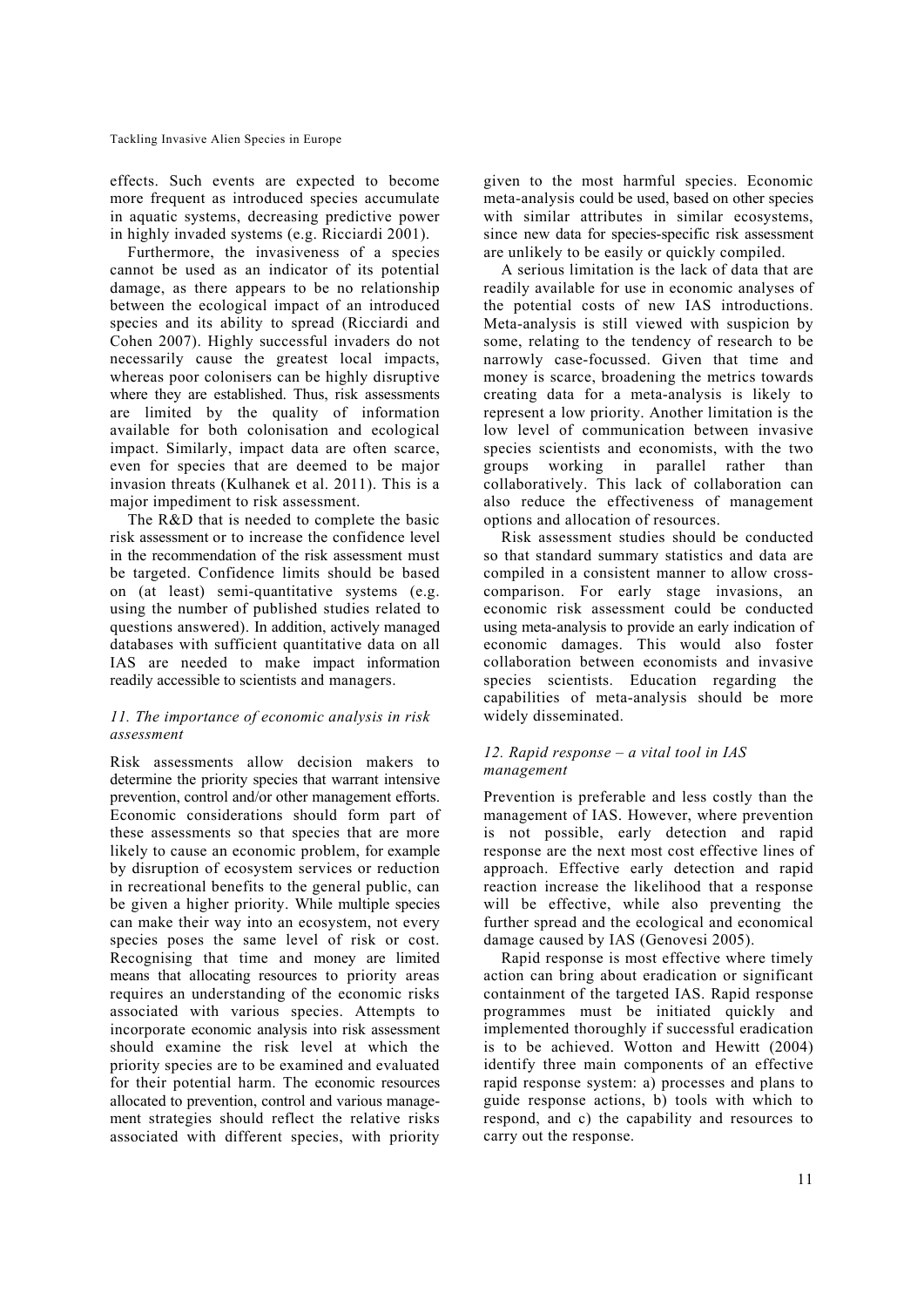Rapid response protocols and procedures have been developed in many countries throughout the EU. Most agree that within MS a lead agency or coordinating body, with the authority and resources to act, is required to steer the process. This lead agency will oversee the implementation of the rapid response within that MS while also facilitating communication with government departments, environmental agencies, stakeholder groups and the public. Talking, planning and consensus-making should be conducted before the introduction of the IAS. Once an introduction occurs, a system must be in place that allows for rapid decision making, allocation of resources, and immediate deployment.

In a number of European countries rapid response protocols are not developed or, if processes are in place, are inadequately resourced and seldom activated (Genovesi et al. 2010). Rapid response protocols should ensure and facilitate the availability of trained personnel, equipment, licences/permits and other resources to contain and potentially eradicate newly detected IAS.

Each MS should establish a lead or responsible agency with the capacity and authority to deliver an agreed rapid response protocol. This agency should receive input from government departments, environmental agencies, industry/academic and other stakeholder or volunteer groups in order to develop effective rapid response protocols. Each of these groups should have a designated point of contact responsible for coordinating activities and conveying information to the lead agency.

To save time and resources, it may be prudent to seek preapprovals for any authorisations, licences or consents that may be needed in order to legally undertake action. Furthermore, advocacy and education at all levels within each country will be required to develop the political and societal will to commit sufficient funds for rapid response emergencies.

#### *13. Emergency powers to manage IAS*

The benefits (both economic and ecological) from eradication of a known IAS early in the invasion stage, or in a pre-release stage, are obvious. The cost-benefit ratio of removal of small numbers of IAS is probably in the order of 100,000s to 1 over time. For example, the current (2013) cost to control *Ludwigia grandiflora* in the UK is *circa* £75,000, whereas if the species was left uncontrolled for between 5 and 10 years, the cost is estimated to rise to *circa* £80 million (Williams et al. 2010). *Ludwigia* is not an expensive species to control, but with submerged macrophyte species, fish species and invasive mollusc species the costs are considerably higher, resulting in cost-benefit ratios of early intervention in the order of 10,000 to 1 (Williams et al. 2010). The lack of herbicides for use in aquatic situations has resulted in excessive costs for treatment of many submerged macrophyte and algal species. The requirements for monitoring and assessment prior to control have often resulted in population explosions of IAS that are now difficult to control or manage effectively (*e.g. Lagarosiphon major* in Lough Corrib, Ireland (Caffrey et al. 2011) and *Hydrocotyle ranunculoides* in the UK (Duenas and Newman 2010)). It is important that effective management tools are made available to IAS managers to limit spread or eradicate IAS where possible.

The primary obstacles to rapid action are restrictions on the use of tools by the EU (e.g. Plant Protection Products Regulation 2012, European Food Safety Authority (EFSA), WFD, etc.). The intention of primary water legislation has been to improve water quality, but it has precluded the use of many effective management tools (*e.g.* aquatic herbicides for use on submerged weeds). There are many conflicting pieces of legislation that countries are required to comply with. The WFD requires all watercourses to be of at least good ecological status by 2015. Unfortunately, the presence of IAS can stop a water body achieving this. Other legal obligations prevent the control or management of IAS and so, inevitably, many waters in most EU countries could fail to achieve good ecological status because of conflicting legislation. The organisations capable and willing to undertake IAS control exist in most countries, but are hampered by legislation designed for other purposes. It is hoped that the enactment of the pending EU Regulation on IAS (European Commission 2013) will assist the management of nuisance IAS by simplifying national approaches to the control of such species.

A potential solution to supra-national obstacles would be to implement national legislation requiring control or active management of IAS by the most effective method, and providing derogations from EU and current national legislation implemented as a consequence of EU membership.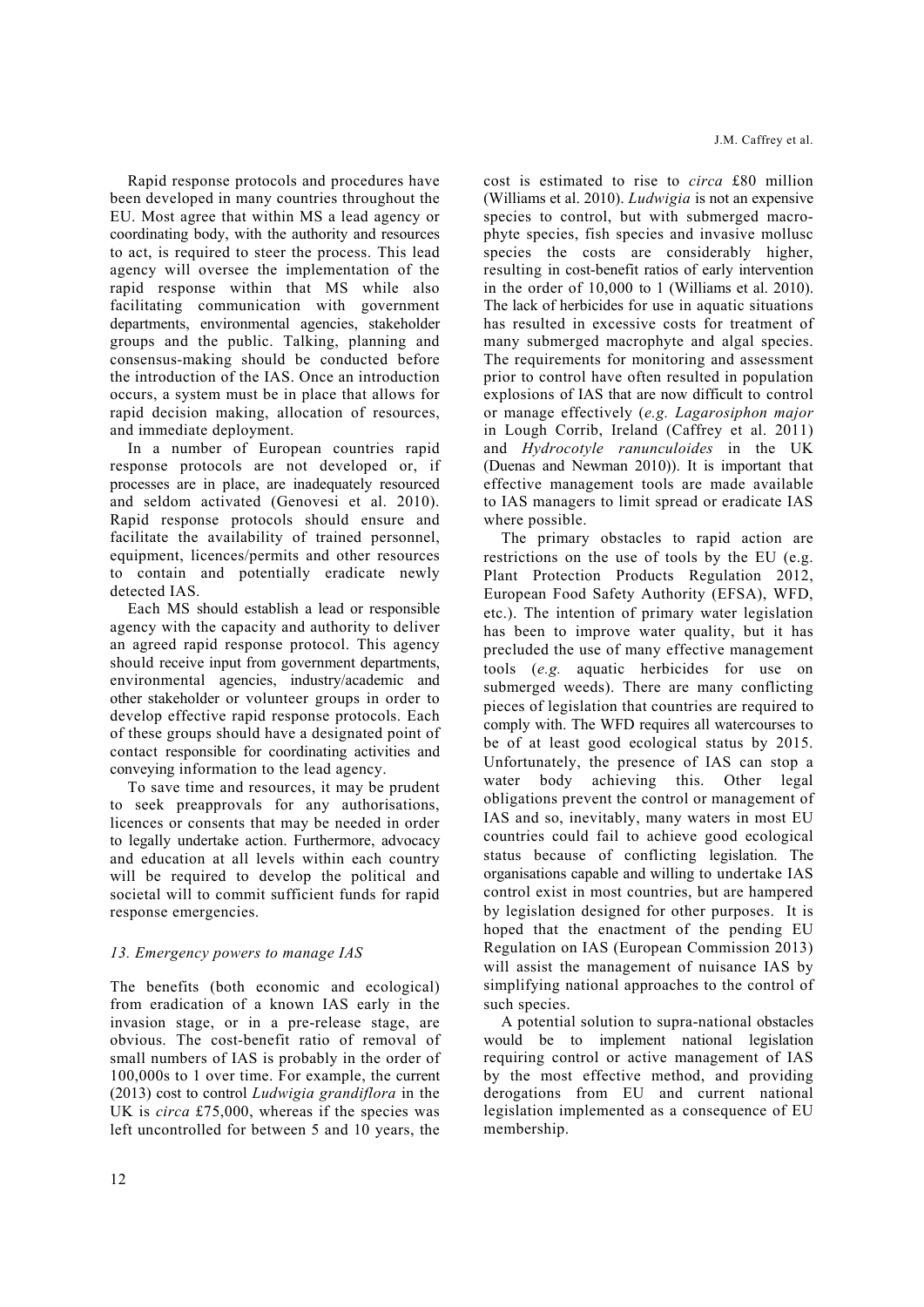# *14. Novel control in IAS management*

Most current IAS control strategies rely on traditional technologies including removal by hand, net or machine, chemical application of pesticides or biocides, electricity, and structural barriers. These are all fairly low-tech and there is a need to embrace innovative control techniques to maximise control efficacy and minimise economic and environmental management costs. Some tried and tested techniques, such as weed biocontrol, are considered innovative in Europe and are underutilised despite their routine use elsewhere in the world (Sheppard et al. 2006). In most European countries, where the use of chemicals is extremely limited by legislation, physical removal of aquatic weeds is common practice (Caffrey et al. 2011). In fisheries management there are primarily only two chemical tools applied, the piscicide rotenone and copper-based molluscicides. Traditionally, fish are controlled and managed primarily by netting and electrical applications. For invasive mussel control, physical removal is conducted by divers or using heavy industrial equipment. Such operations can incur high labour and infrastructure costs. Very little biocontrol technology has been developed for fisheries other than using triploidy in some fish.

Examples of innovation and highly effective IAS control methods in current use include: the use of specific biological control agents from the country of origin of the targeted IAS; the use of non-chemical approaches to macrophytes, such as inert dyes (McNabb 2003) and electromagnetism; alarm pheromones as management tools for invasive amphibians (Hagman and Shine 2009); encapsulated particles that contain poisons to target specific filter-feeding bivalves (Costa et al. 2011; Calazans et al. 2013)); selective naturallyderived biocides for zebra mussel control (Meehan et al. 2013); sound/pressure waves to deter or eradicate invasive fish (Gross et al. 2013); electrical fields as barriers or deterrents to IAS (Rahel 2013) and electric fields to control crustaceans, molluscs and amphibians; as well as integrated management using novel combinations of herbicide and pathogen to target invasive alien weeds (Weaver et al. 2007a,b).

Perhaps the single-most important future challenge to developing novel control methods and implementing them on a broad scale is the lack of funding for primary research. Commonly, control/management of IAS is viewed as a public-good activity and, consequently, funding is limited as there is little return for a would-be investor. In addition, legislation and policy may unintentionally impede the development and use of novel approaches. It is vitally important to fully research and implement novel techniques, including biocontrol, as their availability will restrict the use of inappropriate and occasionally dangerous control techniques. Adequately funded, sustained research is required, including technology transfer from primary research to commercialisation by the business sector. All potential interventions should be clearly described and available for land managers (whether private or government) to act upon based on both economic and environmental criteria.

#### *15. Knowledge transfer to improve IAS management*

Knowledge transfer between those engaged in research, policy and management is of the utmost importance if successful IAS management initiatives are to be implemented. These initiatives must inform society's perception of IAS and take into account the demands of stakeholders from all sectors. They must also carefully utilise the resources that are available. Due to the magnitude of the IAS problem in the EU, it is important to encourage cooperation and knowledge transfer between scientists of various disciplines (e.g. ecology, economy, geography, geology, climatology) (Eisworth and Johnson 2002; Hibbard and Janetos 2013) as well as management practitioners and policy makers (Wainger and Mazzotta 2011). It is also important that the flow of knowledge goes in both directions, with managers and policy makers informing researchers, and *vice versa*. Each field of expertise has its own strengths, approaches and knowledge concerning IAS, but each also has its own limitations. Collaboration, cooperation and knowledge transfer helps to achieve a synergistic approach, which should improve the level of success achievable in IAS management.

#### *16. Outreach to foster improved IAS management*

IAS usually spread as the unintended consequence of people's activities, whether through leisure, work or disposing of waste (Perrings et al. 2005). Unless policy recognises that the majority of IAS are introduced and spread by ignorance, and address this issue with targeted programmes that will result in behavioural change, the environment will continue to be impacted by repeated invasions.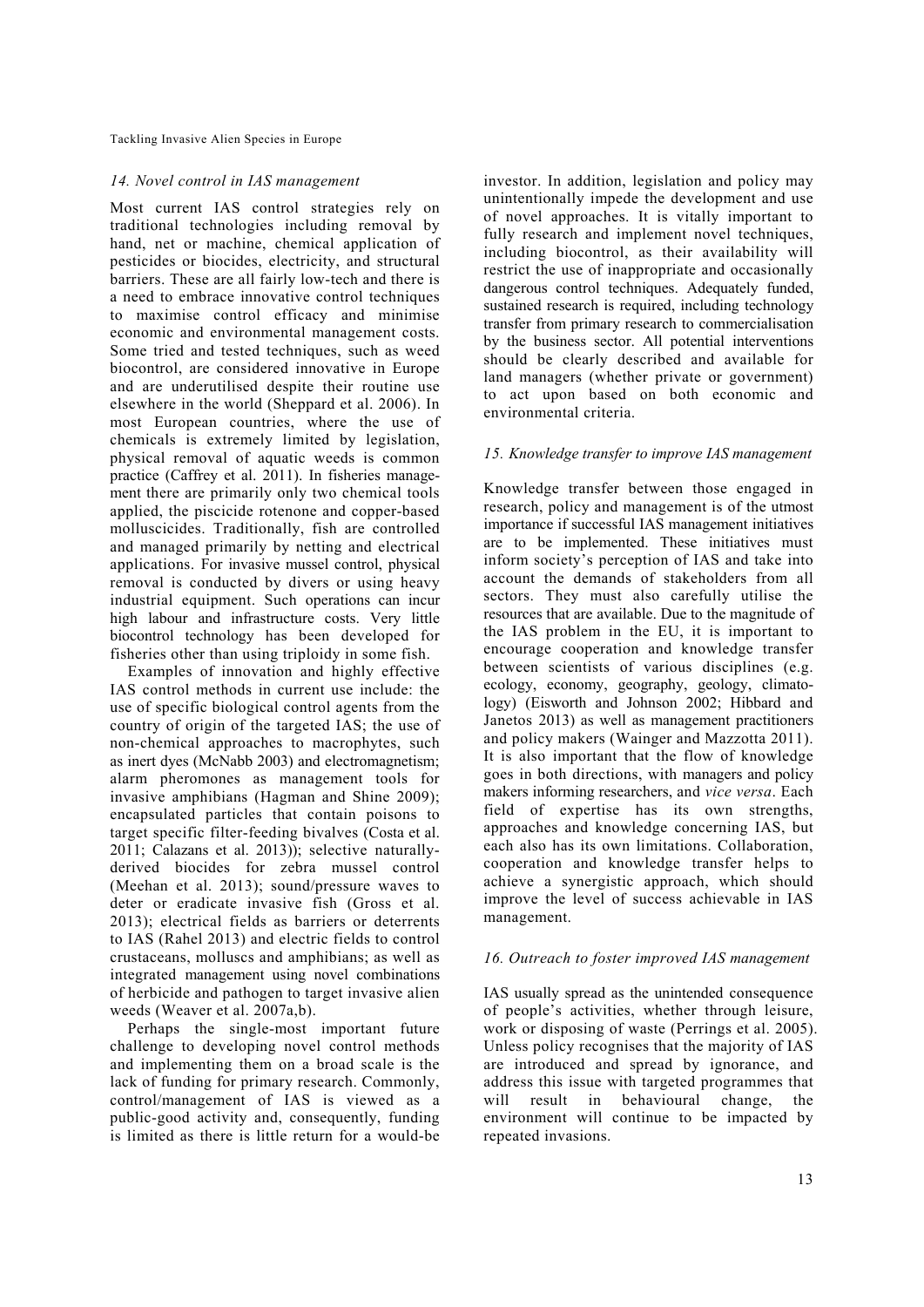The CBD recognises prevention as the most cost-effective element of IAS management. Prevention may involve recognising and managing pathways of invasion or changing public behaviour to prevent IAS from entering the wild. A key factor in influencing behavioural change is ensuring that all sectors of the population are aware of the issue, feel engaged and are encouraged to actively contribute to solving the problem.

The public are generally receptive to awareness campaigns and are often keen to engage in IAS control programmes, once they understand the associated impacts. Over the last 15 years, public engagement with IAS in Great Britain has given rise to over 80 Local Action Groups (LAGs). LAGs vary in their composition and remit. Groups often begin with control of an invasive species, then progress onto awareness raising and making contributions towards national eradication campaigns. This has included the delivery of national biosecurity awareness campaigns. In addition to providing a means for the public to actively contribute to invasive species management, they also provide a forum for relevant public bodies, NGOs and landowners to share resources and coordinate their work.

The provision of appropriate funding is the greatest impediment to delivering local action. It is also important that there is coherence and consistency in the terminology and message being delivered through IAS awareness campaigns. The promotion of biosecurity for the prevention and spread of IAS remains a key challenge, particularly with industry.

European funding to assist with public engagement, awareness raising and local action should be made available through LIFE+, Horizon 2020, INTERREG or other funding streams. To date, corporate sponsorship has been an underutilised area of funding. Opportunities for cooperation between LAGs across Europe should be encouraged and facilitated. Likewise, cooperation between LAGs and industry should be encouraged and supported by government. It is vital that industry and the commercial sector become more engaged in implementing preventative biosecurity measures.

#### *17. Effective communication to raise awareness of IAS*

It is essential to maintain and enhance the profile of IAS with the public, policy makers and other stakeholders to achieve appropriate surveillance, early warning and rapid response. Recent

14

publications that down-play the importance of IAS as environmental pressures have undermined the profile of invasive species (Richardson and Ricciardi 2013). Effective communication of clear messages is essential to raise awareness of the real threat posed by IAS. Such communication should be centred on species, habitats and invasion biology. There are excellent examples of successful awareness raising campaigns such as "Check, Clean, Dry" and "Be Plant Wise" (e.g. http://www.nonnativespecies.org), but it is important to reiterate key messages regularly to ensure appropriate and effective responses. However, all this relies on appropriate information delivered in a non-technical and accessible format. There is a possibility that people become complacent with respect to IAS and, therefore, it is critical to maintain interest through continued effort. Raising awareness successfully relies on a multitude of traditional and innovative approaches from printed materials, press releases and public events to social media and other webbased applications, but resources are required for publication and dissemination of materials. It is also critical that relevant information can be displayed in appropriate locations, for example at points of entry to a country - such as ports and airports. There should, therefore, be an explicit requirement for raising of IAS awareness to be embedded within legislation, highlighting the economic benefits of early warning and rapid response.

The development and adoption of innovative communication methods using new technologies should be prioritised. Regular sharing of good practice through web-based resources and webinars is essential. However, it is important to adapt resources to recognise cultural differences between countries. There will be cases where an approach designed for a local issue will be more effective than a national campaign. Establishment of local networks (including LAGs), such as those coordinated by the Non-Native Species Secretariat in Great Britain (GB NNSS), could provide an effective method for dissemination of key messages. Additionally, targeted campaigns designed for specific groups, such as anglers or recreational boat users, could be more effective than generic campaigns for all. The recent guide commissioned by the UK-EOF "Guide to Citizen Science: developing, implementing and evaluating citizen science to study biodiversity and the environment in the UK" provides a framework for public-facing campaigns (Tweddle et al. 2012). The EU LIFE+ CAISIE project document "Guidelines on Effective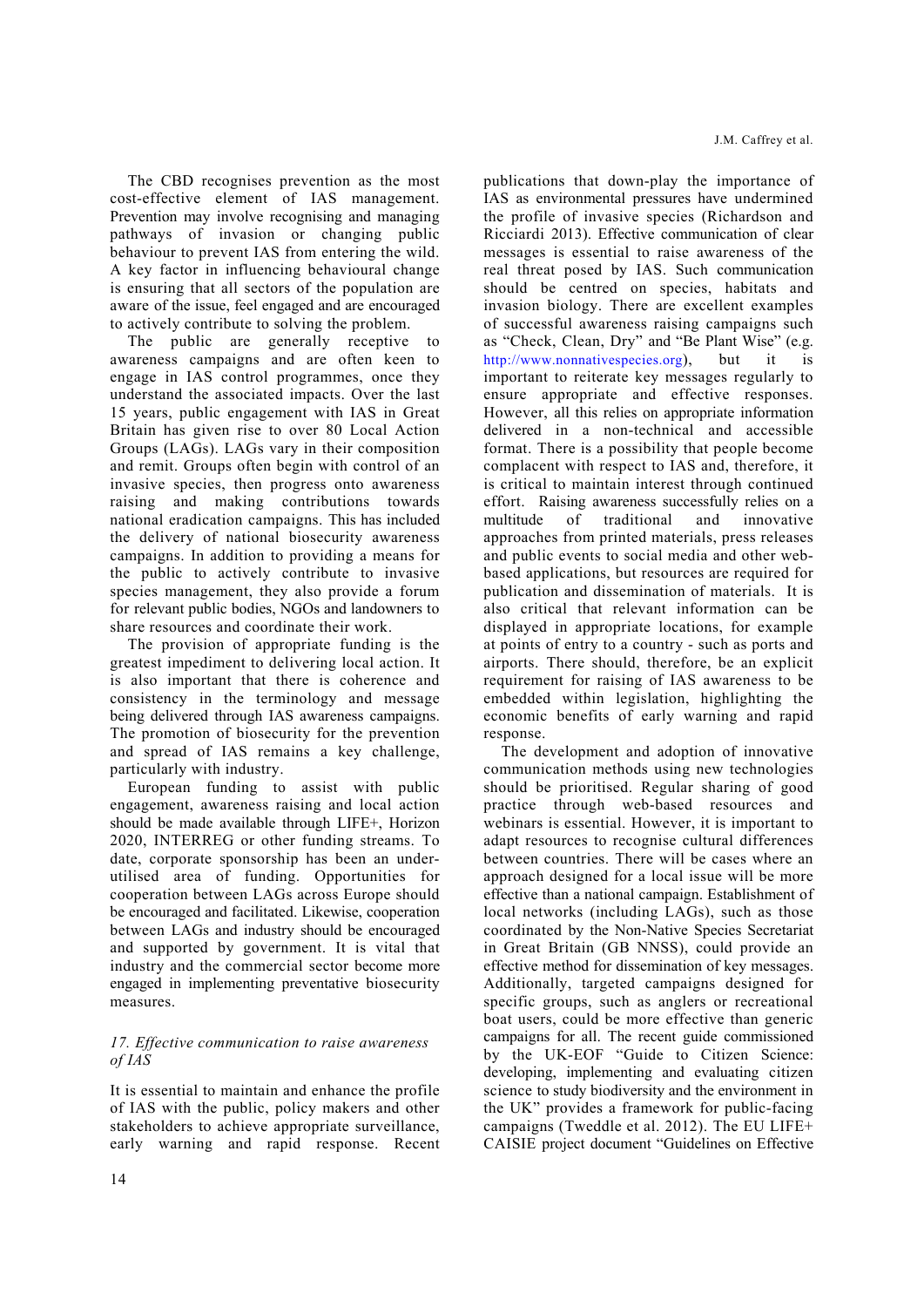Stakeholder Engagement Programmes for Invasive Species Management" also provides specific and targeted guidance for stakeholders on this issue (Inland Fisheries Ireland 2013). Rapid and effective implementation of strategies will be essential to underpin all priority issues in relation to IAS. Measures of success can be difficult to determine for communication campaigns but priority should be given to evaluation. It is important to review and adapt communication mechanisms on a regular basis to maximise efficacy.

# *18. Non-market valuation in IAS economic assessment*

Freshwater ecosystems provide many valuable services to society (Carpenter et al. 2011). While the value of some of these services (e.g. water for domestic use, wild fish and aquaculture for direct consumption) are easier to quantify as they tend to be traded in established markets, the value of many other services are rarely captured. These non-market values include carbon sequestration, waste assimilation, habitat conservation value and recreation opportunities provision. Without incorporating the value of these services into the decision making process, their loss due to the occurrence of an IAS may be ignored or underestimated, resulting in a net loss to society.

Economic costs of IAS are usually associated with: a) production loss, b) preventing introductions, c) monitoring existing populations, and d) conducting control or eradication schemes. The total cost tends to ignore the loss of non-market ecosystem services that may result. When monetary values are assigned to the loss of nonmarket ecosystem services, the estimate of the total costs significantly increase (Williams et al. 2010). Many of the impacts resulting from the loss of non-market service can be valued through an approximation known as 'willingness to pay' for changes in the provision of the service. Methods developed to estimate the value of these services range from revealed preference (based on consumer actions) to survey-based stated preference methods (Hanley and Barbier 2009).

The main limitations to including non-market values in an economic assessment of freshwater IAS are the difficulty of generating estimates of these non-use values and disagreements over the best quantitative methods. There are further difficulties in predicting the nature and magnitude of impacts. Moreover, lack of uniformity in methodlogies can make it difficult to compare the cost of invaders across catchments or regions.

It will be important that economic analysis investigates the value, in monetary terms, of the loss in non-market goods and services rather than just report the financial price of production loss and invasive management. Policy makers need to be educated about the existence of associated non-use costs. Adopting standard valuation methodologies across impact studies related to the same IAS would also greatly improve the usability and comparability of nonmarket valuation exercises in making policy decisions. A database of non-market estimates related to water bodies should also be compiled. Benefit transfer (BT) can be used where the values of an ecosystem service from another already completed study site can be applied to the policy site of interest.

# *19. Cost analysis in IAS management*

Costs associated with IAS management must be justifiable, as they are commonly significant. To justify these costs two economic approaches can be taken. Cost-benefit analysis (CBA) will determine the value of benefits over costs while cost effectiveness analysis (CEA) will quantify and compare the cost of different management options. Benefits that should be included in a CBA include values associated with the existence and production of native species, ecosystem services provided by the affected species, and employment opportunities created by them. Costs must include loss of benefits caused by the IAS, as well as expenditure on their control and eradication. Other costs include reduced recreational activity opportunities, increased pest damage and decreased productivity. Utilising CBA or CEA enables managers to justify their spending on IAS management by demonstrating that the most effective control methods are being used, or that there is an economic benefit to justify the costs.

The main limitations to including CBA and CEA in IAS management planning are cost and associated resources. CBA or CEA processes have considerable data requirements, with detailed information needed on the costs of an action as well as the economic benefits that will be accrued. Limited data exists regarding the benefits associated with IAS removal (e.g. management costs saved) and, although environmental valuation techniques can place a monetary value on the benefits, the associated data collection can be time consuming and expensive. The time required to conduct a reliable CBA is an issue where rapid response is needed, especially in the case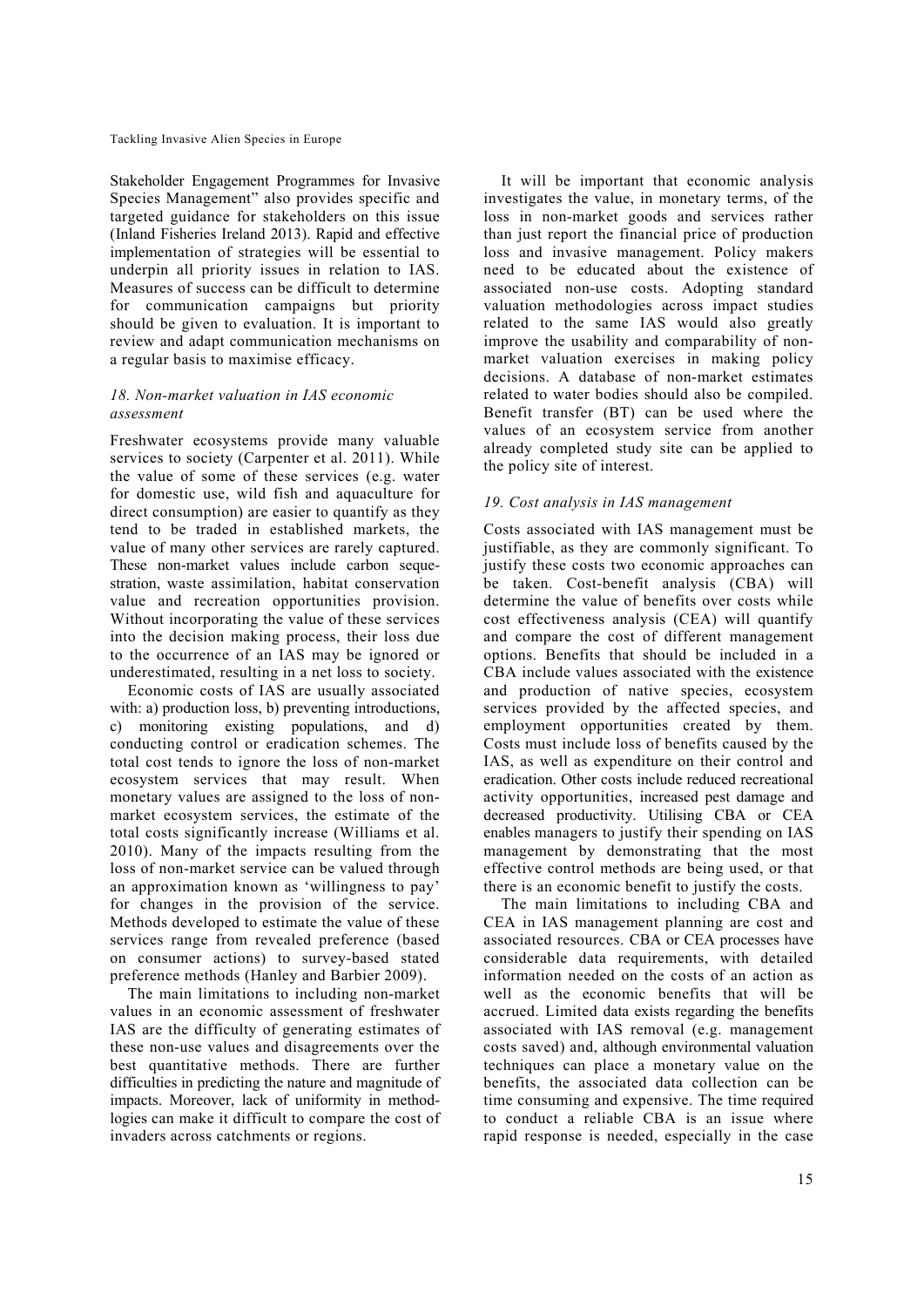of a new IAS threat. Species prioritisation will be required as it is unlikely that sufficient resources will exist to carry out a CBA or CEA for all IAS. A CEA is less costly because only direct costs of each management option are included.

As cost is the main constraint to carrying out CBA and CEA, appropriate funding must be included in annual budgets of MS. This will only happen, however, when budget makers understand both the related importance and need for these in the IAS management decision making process.

#### *20. Single responsible agency – the answer to national IAS management*

Pending EU legislation on IAS should provide controls to limit the spread of listed invasive species from nations trading into the EU, while also offering a mechanism to control the spread of these species between MS. In order to effectively manage IAS in the EU it is critical that MS with shared borders collaborate and communicate fully, and share common expertise, information and responsibility relating to IAS. Island MS are well positioned to control the import of invasive species at their borders, but need to share IAS lists and alerts with other MS and even countries outside the EU.

In order to develop a coherent and co-ordinated national approach to IAS, it is necessary to identify clear lines of responsibility that will support coordination between national agencies and government departments. Furthermore, a robust approach to IAS management will require expertise and support from diverse interests including specialists, stakeholders, government departments, regulators and administrations. It is considered that a single and appropriately resourced group or agency with a clear national responsibility for IAS is required to facilitate the coordination required to spearhead this national approach.

The management of IAS at MS and EU levels is uncoordinated, with responsibilities split between different MS and among various national agencies and government departments. Furthermore, some governments do not fully recognise the threats posed by IAS and have not considered the business case for investment in prevention. MS must proactively work to develop a robust and informed EU IAS Regulation and must implement the agreed actions once the Regulation has been enacted. In addition, the EU must support MS in controlling the spread of listed IAS from trading blocks outside the EU. A single agency with a clear national responsibility for IAS is required within each MS. In addition, a coordinated approach to the control and spread of IAS to island states, which have a unique control advantage, is required.

#### **Discussion**

The FINS workshop undertook to identify the Top 20 IAS issues by using the expertise of academics, applied scientists, policy makers, practitioners and key stakeholder groups. This was the first step in the FINS process that, during the course of the exercise, determined the principle threats posed by IAS and, furthermore, provided recommendations for each of the 20 issues. Although the workshop sessions were divided into four distinct pillars of (1) biosecurity, (2) risk assessment, (3) policy and (4) economics, there were several cross-cutting themes, which form the basis for this discussion.

# *Knowledge exchange requirements*

Each of the four pillars highlighted the need for consolidation of knowledge. In fact, over fifty percent (eleven out of twenty) of the issues concerned knowledge requirements. This varied from diverse education and training needs required for biosecurity and risk assessment, to the development of communication networks for early warning systems. There is an identified requirement for increased awareness of IAS amongst both the public and the legislature. Outreach programmes for the public are needed to minimise accidental introductions of IAS. Knowledge exchange between scientists, practitioners and policy makers must be encouraged to improve channels of communication to improve understanding of individual roles and develop a co-ordinated approach to IAS management. There is also a need to disseminate the advantages of new technologies. Policy makers also require education on the existence of non-market costs and, in order to evaluate these costs, biologists need to effectively network with socio-economists to develop combined analyses. If we are to develop coordinated international best practice for biosecurity and risk assessment, there must be a consistent and informed approach. This requires knowledge-sharing and networking among international experts. A similar approach could address knowledge gaps in risk assessment methods.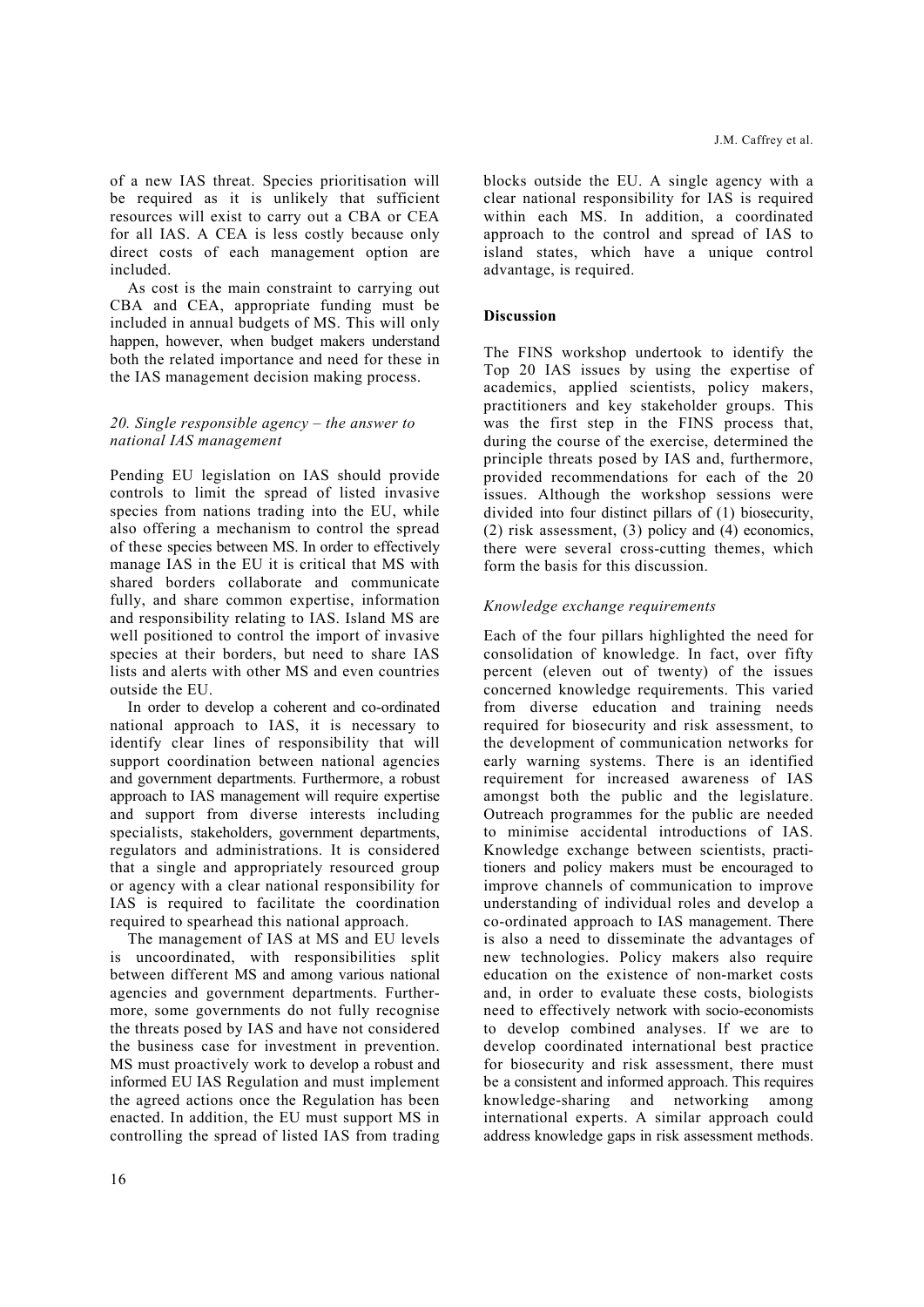Knowledge requirements identified in the Top 20 can be broadly categorised under two headings, training and networking, each of which have associated resource issues.

#### *Resource issues*

Resource issues were identified on both the national and international levels of scale. FINS delegates explicitly demanded that a centralised funding source is needed at EU level to remediate the current lack of funding, specialist staff and appropriate equipment needed for IAS management. Outreach programmes also require EU financial resourcing for public engagement, awareness raising and the establishment of local action groups. Funding is also required for the research and development of novel control methods (e.g. biocontrol). In order to leverage funding, effective cost analysis and non-market evaluations must become part of IAS management. Evidence of the total pecuniary and societal costs of invasions allows for better decision making in IAS management. Financial resourcing is also needed to target the research and development needed to increase the confidence levels in risk assessment methods. It is clear that funding is required for all of the Top 20 issues. However, investment in networking (that informs management), outreach (that mitigates accidental spread), new technologies (for control) and cost analysis (that informs priorities for management decisions) will reduce the economic and ecological long-term costs of invasions.

# *Developing common strategies*

Common strategies were a cross-cutting theme in all the four distinct pillars of (1) biosecurity, (2) risk assessment, (3) policy and (4) economics. In particular, there is no consistency of approach or co-ordination to biosecurity between EU member states and other countries. This is unacceptable as biosecurity activities start offshore or preborder in order to reduce the risks of invasion. The workshop recommended that we must share best practice in Europe and further afield *via* established fora (e.g. New Zealand Bio-Protection Research Centre; South Africa Centre for Invasion Biology; Australian Dept. Agriculture, Food and Fisheries; Great Britain Non-Native Species Secretariat). These could also be used to develop standards to prevent the introduction of IAS and to provide an international system for early warning mechanisms. A lead organisation is required at national level within each MS to co-ordinate rapid response. Expert panels are required to develop and conduct risk assessments. The responsibility for IAS management is often fragmented at national level. This can blur the clear lines of responsibility between national and government agencies. Highly variable governance structures within different countries make the development of a common approach problematic. These issues appear to indicate that a single responsible agency, with representation from the Member States, will provide a mechanism to achieve effective national IAS management within the EU.

# *Regulatory framework*

The EU must legislate for a common approach to prevent and manage the introduction and spread of IAS in its territory. Currently, the majority of IAS are only covered by peripherally relevant legislation (e.g. the Habitats Directive and the Water Framework Directive). In 2013 the European Commission published a proposal for a Regulation on IAS. The proposal aims to establish a framework for action to prevent, minimise and mitigate the adverse impacts of IAS on biodiversity and ecosystem services. The outcomes from the FINS Workshop fully support the need for such European legislation on IAS and highlight the issues that need to be addressed by this legislation. The narrative that accompanies each of the issues in this paper should serve to assist and guide the policy makers and legislature in the implementation of this important and urgently needed Regulation.

#### **Conclusion**

The FINS workshop identified issues that are relevant to all IAS, whether freshwater, marine or terrestrial, and across taxonomic and trophic groups. The paper, in particular Table 1, can be used as a tool for IAS management and also to support policy makers as they prepare the proposed EU Regulation on IAS. The Top 20 issues, their associated threats and recommendations indicate that knowledge requirements are the main driver for developing management strategies. Resourcing is vital for all 20 issues, but longterm investment in knowledge resourcing and for the development of common strategies will provide a more sustainable approach to IAS management, provided that effective legislation and enforcement are in place.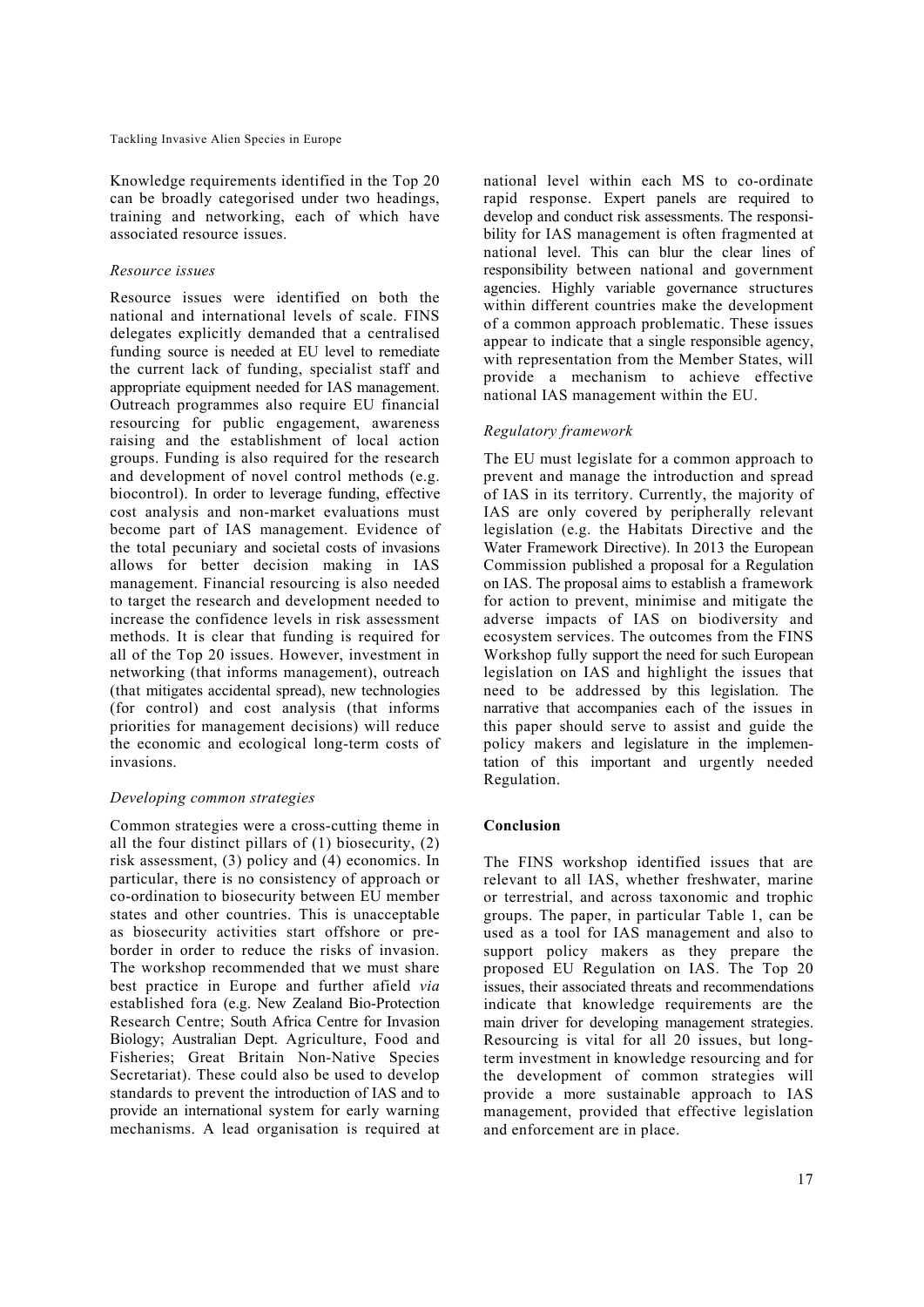#### **Acknowledgements**

We wish to thank Inland Fisheries Ireland (IFI), the European Inland Fisheries and Aquaculture Commission (EIFAAC) and Fáilte Ireland for sponsoring the FINS Conference. We also thank the large number of people and organisations that contributed in so many ways to the conference and to the paper, and particularly Sandra Doyle, Martin Butler, Liz Clarkson, Helen Moran, Marina Piria, Odd Sandlund, Rory Sheehan and Jarle Steinkjer. The anonymous reviewer is thanked for critically reading the manuscript and providing helpful comments to improve its clarity.

#### **References**

- Anderson LW (2005) California's reaction to *Caulerpa taxifolia*: A model for invasive species rapid response. *Biological Invasions* 7:1003–1016, http://dx.doi.org/10.1007/s10530-004-3123-z
- Barbour JH, McMenamin S, Dick JTA, Alexander ME, Caffrey JM (2013) Biosecurity measures to reduce secondary spread of the invasive freshwater Asian clam, *Corbicula fluminea* (Müller, 1774). *Management of Biological Invasions* 4(3): 219–230, http://dx.doi.org/10.3391/mbi.2013.4.3.04
- Caffrey JM, Evers S, Millane M, Moran H (2011) Current status of Ireland's newest invasive species - the Asian clam *Corbicula fluminea* (Mueller, 1774). *Aquatic Invasions* 6(3): 291–299, http://dx.doi.org/10.3391/ai.2011.6.3.06
- Calazans SHC, Americo JA, Fernandes FDC, Aldridge DC, Rebelo MDF (2013) Assessment of toxicity of dissolved and microencapsulated biocides for control of the Golden Mussel *Limnoperna fortunei. Marine Environmental Research* 91: 104–108, http://dx.doi.org/10.1016/j.marenvres.2013.02.012
- Carlton JT, Geller JB (1991) Ecological roulette: the global transport of nonindigenous marine organisms. *Science* 261: 78–82, http://dx.doi.org/10.1126/science.261.5117.78
- Carpenter SR, Stanley EH, Vander Zanden MJ (2011) State of the world's freshwater ecosystems: physical, chemical, and biological changes. *Annual Review of Environment and Resources* 36: 75–99, http://dx.doi.org/10.1146/annurev-environ-021810-094524
- Convention on Biological Diversity (2005) Report of the ad hoc technical expert group on gaps and inconsistencies in the international regulatory framework in relation to invasive alien species. Auckland, New Zealand, May 16–20, 2005. UNEP/CBD/AHTEG-IAS/1/1/Add.1.
- Costa R, Aldridge D, Moggridge G (2011) Preparation and evaluation of biocide-loaded particles to control the biofouling zebra mussel, *Dreissena polymorpha. Chemical Engineering Research and Design* 89(11): 2322–2329, http://dx.doi.org/10.1016/j.cherd.2011.02.027
- Dahlstrom A, Hewitt CL, Campbell ML (2011) A review of international, regional and national biosecurity risk assessment frameworks. *Marine Policy* 35(2): 208–217, http://dx.doi.org/10.1016/j.marpol.2010.10.001
- Dejean T, Valentini A, Miquel C, Taberlet P, Bellemain E, Miaud C (2012) Improved detection of an alien invasive species through environmental DNA barcoding: the example of the American bullfrog *Lithobates catesbeianus. Journal of Applied Ecology* 49(4): 953–959, http://dx.doi.org/10.1111/ j.1365-2664.2012.02171.x
- Dick JTA, Alexander ME, Jeschke JM, Ricciardi A, MacIsaac HJ, Robinson TB, Kumschick S, Weyl OLF, Dunn AM, Hatcher MJ, Paterson RA, Farnsworth KD, Richardson DM (2013) Advancing impact prediction and hypothesis testing in invasion ecology using a comparative functional response approach. *Biological Invasions*, http://dx.doi.org/10.1007/ s10530-013-0550-8
- Didham RK, Tylianakis JM, Gemmell NJ, Rand TA, Ewers RM (2007) Interactive effects of habitat modification and species invasion on native species decline. *Trends in Ecology & Evolution* 22: 489–496, http://dx.doi.org/10.1016/j.tree.2007.07.001
- Duenas M, Newman, J (2010) *Hydrocotyle ranunculoides* growth dynamics and implications for management. In: The 42nd Robson Meeting, St Ives, Cambridgeshire, February 9-10, 2010, edited by Jonathan Newman, 16 pp
- Eiswerth ME, Johnson WS (2002) Managing nonindigenous invasive species: insights from dynamic analysis. *Environmental and Resource Economics* 23(3): 319–342, http://dx.doi.org/10.1023/A:1021275607224
- Environment Canada (2004) An Invasive Alien Species Strategy for Canada, Canada, 40 pp
- European Commission (2013) Proposal for a regulation of the European parliament and of the council on the prevention and management of the introduction and spread of invasive alien species COD(2013)0307, Brussels
- European Communities (Birds and Natural Habitats) Regulations (2011) S.I. No. 477 of 2011, Iris Oifigiúil, 143 pp
- European Union (1997) Council Regulation EC No 338/97 of 9 December 1996 on the protection of species of wild florea by regulating trade therein. *Official Journal of the European Communities* no. L61, 1–69
- European Union (2000a) Council Directive 2000/29/EC of 8 May 2000 on protective measures against the introduction into the Community of organisms harmful to plants or plant products and against their spread within the community. *Official Journal of the European Communities* no. L169, 1–112
- European Union (2000b) Council Regulation EC No 104/2000 of 17 December 1999 on the common organisation of the markets in fishery and aquaculture products *Official Journal of the European Communities* no. L17, 22–52
- European Union (2006) Council Directive 2006/88/EC of 24 October 2006 on animal health requirements for aquaculture animals and products there of, and on the prevention and control of certain diseases in aquatic animals. *Official Journal of the European Communities* no. L328, 14–56
- Gallardo B, Aldridge DC (2013) Priority setting for invasive species management: risk assessment of Ponto-Caspian invasive species into Great Britain. *Ecological Applications*, 23(2): 352–364, http://dx.doi.org/10.1890/12-1018.1
- Genovesi P, Scalera R, Brunel S, Roy D, Solarz W (2010) Towards an early warning and information system for invasive alien species (IAS) threatening biodiversity in Europe. European Environment Agency (EEA). EEA Technical report No 5/2010, 47 pp
- Genovesi P (2005) Eradications of invasive alien species in Europe: a review. Issues in Bioinvasion Science 7, pp 127– 133, http://dx.doi.org/10.1007/1-4020-3870-4\_12
- Genovesi P, Shine C (2004) European strategy on invasive alien species: Convention on the Conservation of European Wildlife and Habitats (Bern Convention). Council of Europe, t-pvs(2003)7, 67 pp
- Gertzen E, Familiar O, Leung B (2008) Quantifying invasion pathways: fish introductions from the aquarium trade. *Canadian Journal of Fisheries and Aquatic Sciences* 65(7): 1265–1273, http://dx.doi.org/10.1139/F08-056
- Grevstad FS (1999) Experimental invasions using biological control introductions: the influence of release size on the chance of population establishment. *Biological Invasions* 1(4): 313–323, http://dx.doi.org/10.1023/A:1010037912369
- Gross JA, Irvine KM, Wilmoth S, Wagner TL, Shields PA, Fox JR (2013) The effects of pulse pressure from seismic water gun technology on Northern Pike. *Transactions of the American Fisheries Society* 142: 1335–1346, http://dx.doi.org/ 10.1080/00028487.2013.802252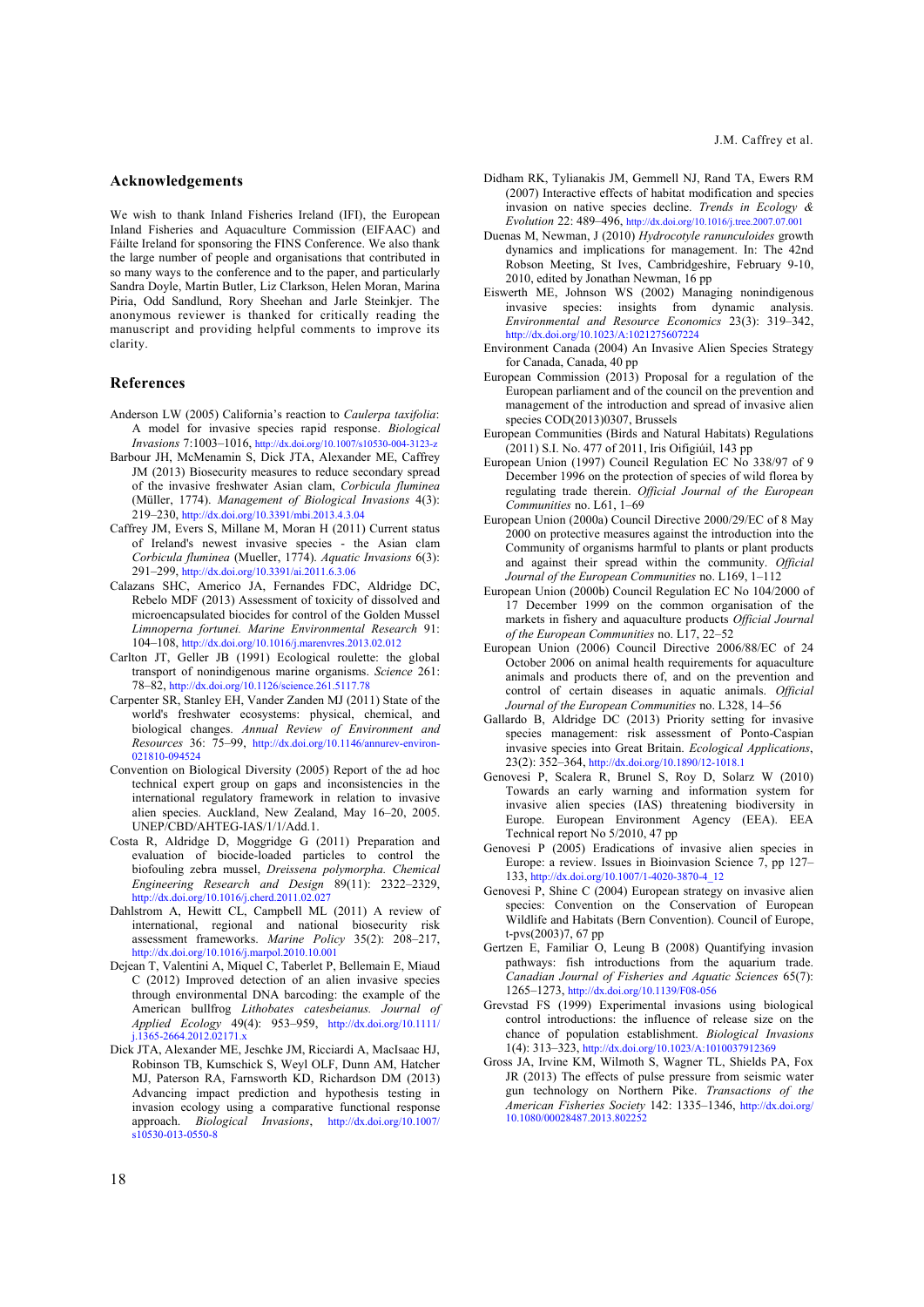- Guidance Document (2003) Common Implementation Strategy for the Water Framework Directive (2000/60/EC). Transitional and Coastal Waters – Typology, Reference Conditions and Classification Systems. Produced by WG 2.4. – COAST. Luxemburg, 107 pp
- Hagman M, Shine R (2009) Species-specific communication systems in an introduced toad compared with native frogs in Australia. *Aquatic Conservation: Marine and Freshwater Ecosystems* 19(6): 724–728, http://dx.doi.org/10.1002/aqc.1045
- Hanley N, Barbier EB, Barbier E (2009) Pricing nature: Costbenefit analysis and environmental policy. Edward Elgar Publishing, London, UK, 335 pp
- Hibbard KA, Janetos AC (2013) The regional nature of global challenges: a need and strategy for integrated regional modeling. *Climatic* Change 118(3-4): 565–577,  $Change$ http://dx.doi.org/10.1007/s10584-012-0674-3
- HMSO (1981) Wildlife and Countryside Act 1981. c.69, London, 128 pp
- Ingram JS, Wright HL, Foster L, Aldred T, Barling D, Benton TG, Berryman PM, Bestwick CS, Bows-Larkin A, Brocklehurst TF (2013) Priority research questions for the UK food system. *Food Security* 5(5): 617–636, http://dx.doi.org/10.1007/s12571-013-0294-4
- Inland Fisheries Ireland (2013) Guidelines on Effective Stakeholder Engagement Programmes for Invasive Species Management (CAISIE). http://caisie.ie/wp-content/uploads/2013/ 06/D-10.1-CAISIE-Guidelines-on-Effective-Stakeholder-Engagement. pdf
- Jerde CL, Mahon AR, Chadderton WL, Lodge DM (2011) "Sightunseen" detection of rare aquatic species using environmental DNA. *Conservation Letters* 4(2): 150–157, http://dx.doi.org/ 10.1111/j.1755-263X.2010.00158.x
- Jeschke JM, Bacher S, Blackburn TM, Dick JTA, Essl F, Evans T, Gaertner M, Hulme PE, Kühn I, Mrugała A, Pergl J, Pyšek P, Rabitsch W, Ricciardi A, Richardson DM, Sendek A,Vilà M, Winter M, Kumschick S (in press). Defining the impact of non-native species: Resolving disparity through greater clarity. *Conservation Biology*
- Kelly J, O'Flynn C, Maguire C (2013a) Risk analysis and prioritisation for invasive and non-native species in Ireland and Northern Ireland. Report prepared for the Northern Ireland Environment Agency and National Parks and Wildlife Service as part of Invasive Species Ireland, 32 pp
- Kelly J, Tosh D, Dale K, Jackson A (2013b) The economic cost of invasive and non-native species in Ireland and Northern Ireland. Report prepared for the Northern Ireland Environment Agency and the National Parks and Wildlife Service as part of Invasive Species Ireland, 86 pp
- Kettunen M, Genovesi P, Gollasch S, Pagad S, Starfinger U, Ten Brink P, Shine C (2008) Technical support to EU strategy on invasive species (IAS) - Assessment of the impacts of IAS in Europe and the EU (final module report for the European Commission). Institute for European Environmental Policy (IEEP), Brussels, Belgium, 44 pp
- Kulhanek SA, Ricciardi A, Leung B (2011) Is invasion history a useful tool for predicting the impacts of the world's worst aquatic invasive species? *Ecological Applications* 21(1): 189–202, http://dx.doi.org/10.1890/09-1452.1
- Leung B, Lodge DM, Finnoff D, Shogren JF, Lewis MA, Lamberti G (2002) An ounce of prevention or a pound of cure: bioeconomic risk analysis of invasive species. *Proceedings of the Royal Society of London. Series B: Biological Sciences* 269(1508): 2407–2413, http://dx.doi.org/ 10.1098/rspb.2002.2179
- Lucy FE, Karatayev AY, Burlakova LE (2012) Predictions for the spread, population density, and impacts of *Corbicula fluminea* in Ireland. *Aquatic Invasions* 7(4): 465–474, http://dx.doi.org/10.3391/ai.2012.7.4.003
- McNabb T (2003) Aquatic weed control at Wakulla springs, Florida. *Land and Water* 47(4): 59–60
- Meehan S, Lucy FE, Gruber B, Rackl S (2013) Comparing a microbial biocide and chlorine as zebra mussel control strategies in an Irish drinking water treatment plant. *Management of Biological Invasions* 4(2): 113–122, http://dx.doi.org/10.3391/mbi.2013.4.2.03
- Perrings C, Dehnen-Schmutz K, Touza J, Williamson M (2005) How to manage biological invasions under globalization. *Trends in Ecology & Evolution* 20(5): 212–215, http://dx.doi.org/10.1016/j.tree.2005.02.011
- Pothoven SA, Grigorovich IA, Fahnenstiel GL, Balcer MD (2007) Introduction of the Ponto-Caspian bloody-red mysid *Hemimysis anomala* into the Lake Michigan basin. *Journal of Great Lakes Research* 33(1): 285–292, http://dx.doi.org/10. 3394/0380-1330(2007)33[285:IOTPBM]2.0.CO;2
- Pretty J, Sutherland WJ, Ashby J, Auburn J, Baulcombe D, Bell M, Bentley J, Bickersteth S, Brown K, Burke J (2010) The top 100 questions of importance to the future of global agriculture. International Journal of Agricultural agriculture. *International Journal of Agricultural Sustainability* 8(4): 219–236
- Pyšek P, Richardson DM (2010) Invasive species, environmental change and management, and health. *Annual Review of Environment and Resources* 35: 25–55, http://dx.doi.org/ 10.1146/annurev-environ-033009-095548
- Rahel FJ (2013) Intentional fragmentation as a management strategy in aquatic systems. *Bioscience* 63(5): 362–372, http://dx.doi.org/10.1525/bio.2013.63.5.9
- Ricciardi A (2003) Predicting the impacts of an introduced species from its invasion history: an empirical approach applied to zebra mussel invasions. *Freshwater Biology* 48(6): 972–981, http://dx.doi.org/10.1046/j.1365-2427.2003.01071.x
- Ricciardi A (2001) Facilitative interactions among aquatic invaders: is an "invasional meltdown" occurring in the Great Lakes? *Canadian Journal of Fisheries and Aquatic Sciences* 58(12): 2513–2525, http://dx.doi.org/10.1139/f01-178
- Ricciardi A, Cohen J (2007) The invasiveness of an introduced species does not predict its impact. *Biological Invasions* 9(3): 309–315, http://dx.doi.org/10.1007/s10530-006-9034-4
- Ricciardi A, MacIsaac HJ (2011) Impacts of biological invasions on freshwater ecosystems. In: Richardson DM (ed), Fifty years of invasion ecology: the legacy of Charles Elton. Blackwell Publishing Ltd, New York, USA, pp 211–223
- Ricciardi A, Steiner WW, Mack RN, Simberloff D (2000) Toward a global information system for invasive species. *Bioscience* 50(3): 239–244, http://dx.doi.org/10.1641/0006- 3568(2000)050[0239:TAGISF]2.3.CO;2
- Richardson DM, Ricciardi A (2013) Misleading criticisms of invasion science: a field guide. *Diversity and Distributions* 19(12):1461–1467, http://dx.doi.org/10.1111/ddi.12150
- Roy HE, Adriaens T, Isaac NJ, Kenis M, Onkelinx T, Martin GS, Brown PM, Hautier L, Poland R, Roy DB (2012) Invasive alien predator causes rapid declines of native European ladybirds. *Diversity and Distributions* 18(7): 717–725, http://dx.doi.org/10.1111/j.1472-4642.2012.00883.x
- Ruiz GM, Rawlings TK, Dobbs FC, Drake LA, Mullady T, Huq A, Colwell RR (2000) Global spread of microorganisms by ships. *Nature* 408(6808): 49–50, http://dx.doi.org/10.1038/ 35040695
- Secretariat of the Convention on Biological Diversity (2001) Review of the efficiency and efficacy of existing legal instruments applicable to invasive alien species. CBD Technical Series no. 2, Montreal, SCBD, 42 pp
- Sheppard A, Shaw R, Sforza R (2006) Top 20 environmental weeds for classical biological control in Europe: a review of opportunities, regulations and other barriers to adoption. *Weed Research* 46(2): 93–117, http://dx.doi.org/10.1111/j.1365- 3180.2006.00497.x